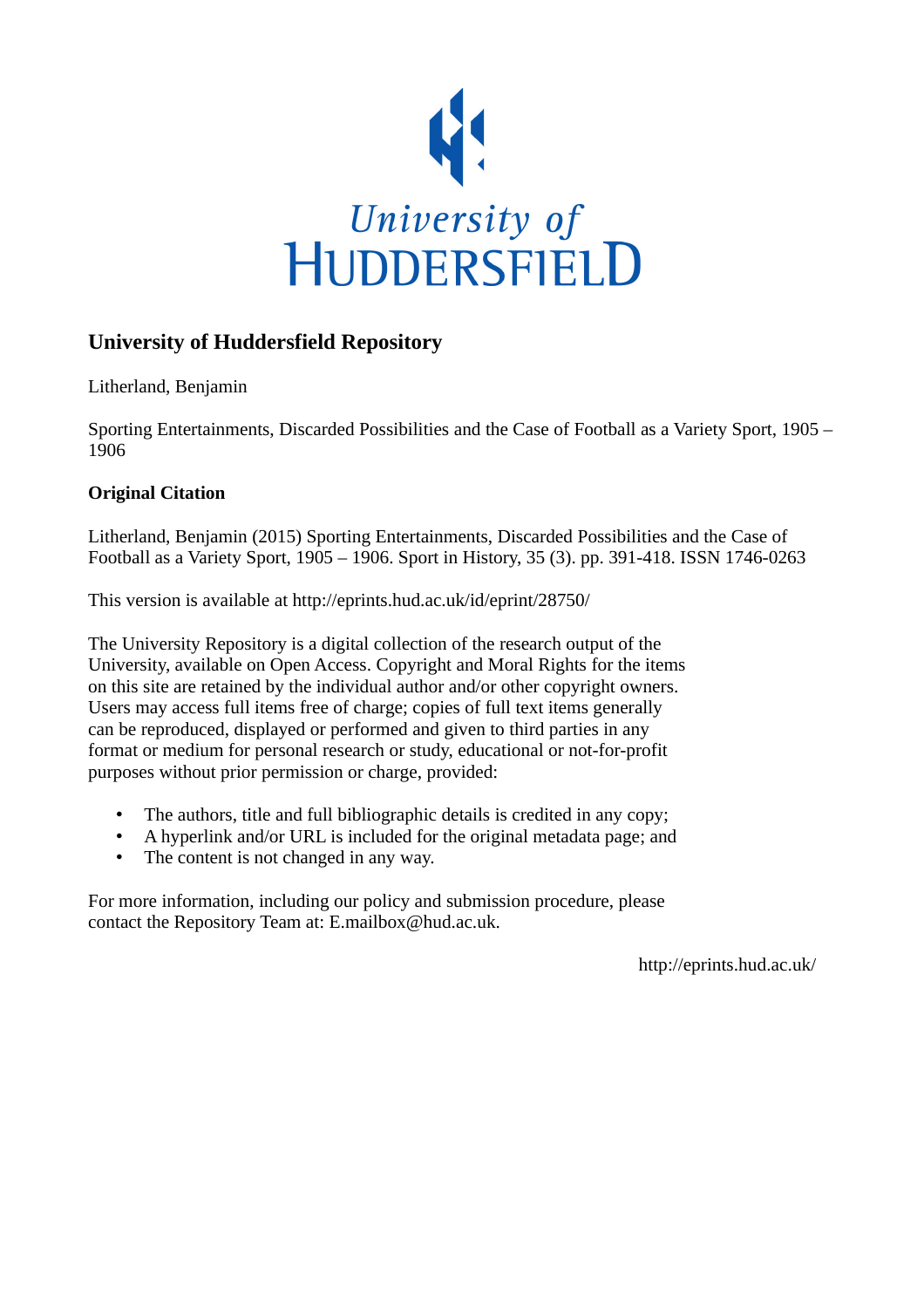# Sporting Entertainments, Discarded Possibilities and the Case of Football as a Variety Sport, 1905 – 1906.

#### **ABSTRACT**

During the winter of 1905/06, Olympia held a series of spectacular indoor, electrically lit football matches. Organised by the showman Edwin Cleary, the purpose of these matches was to provide entertaining shows to large audiences. Using Pierre Bourdieu's theory of fields, this paper argues that such an organisation was a continuity of a longer interaction between sport and the stage that was restricted during the coalescence of the sporting and exercise field in the late nineteenth century. The ultimate failure of the venture, moreover, is attributed to the power of the Football Association in the subfield of football. The paper uses the football games as a case study to demonstrate the usefulness of this theory to the study of sport more broadly.

#### **KEYWORDS**

Football; Football Association; Olympia; Bourdieu; Fields

#### **ARTICLE**

Last Saturday I accepted an invitation from Mr. Edwin Cleary to witness the first football match at Olympia. The huge arena has been covered with a grass carpet at a cost of £5,000, which makes an excellent playing pitch, and the teams provided a very good entertainment…Football played at night under the glare of the electric light, and watched by smart people of both sexes in evening dress from the Winter Club galleries, is a phase of the game that was never dreamt of by the founders of the sport. $<sup>1</sup>$  $<sup>1</sup>$  $<sup>1</sup>$ </sup>

The image of football played for entertainment, indoors on an artificial pitch and under electric lights, is not one that we normally associate with Edwardian sports, but on the 23<sup>rd</sup> December 1905 such a game kicked off under the directorship of Edwin Cleary. Alfred Davis, F.A. councillor and football contributor to the *Daily Mail* and *Football Evening News*, was right when he claimed that this was a version of the sport that the Football Association had never 'dreamed of' when they codified their first rules in 1863. Since the formal allowance of professionalism in 1885, however, many members of the F.A. had been concerned about such developments, '[foreseeing] dangers of many kinds…and [visualizing] clubs playing outside the pale of the Association'. [2](#page-22-1) The football matches at Olympia were those fears and visions made material.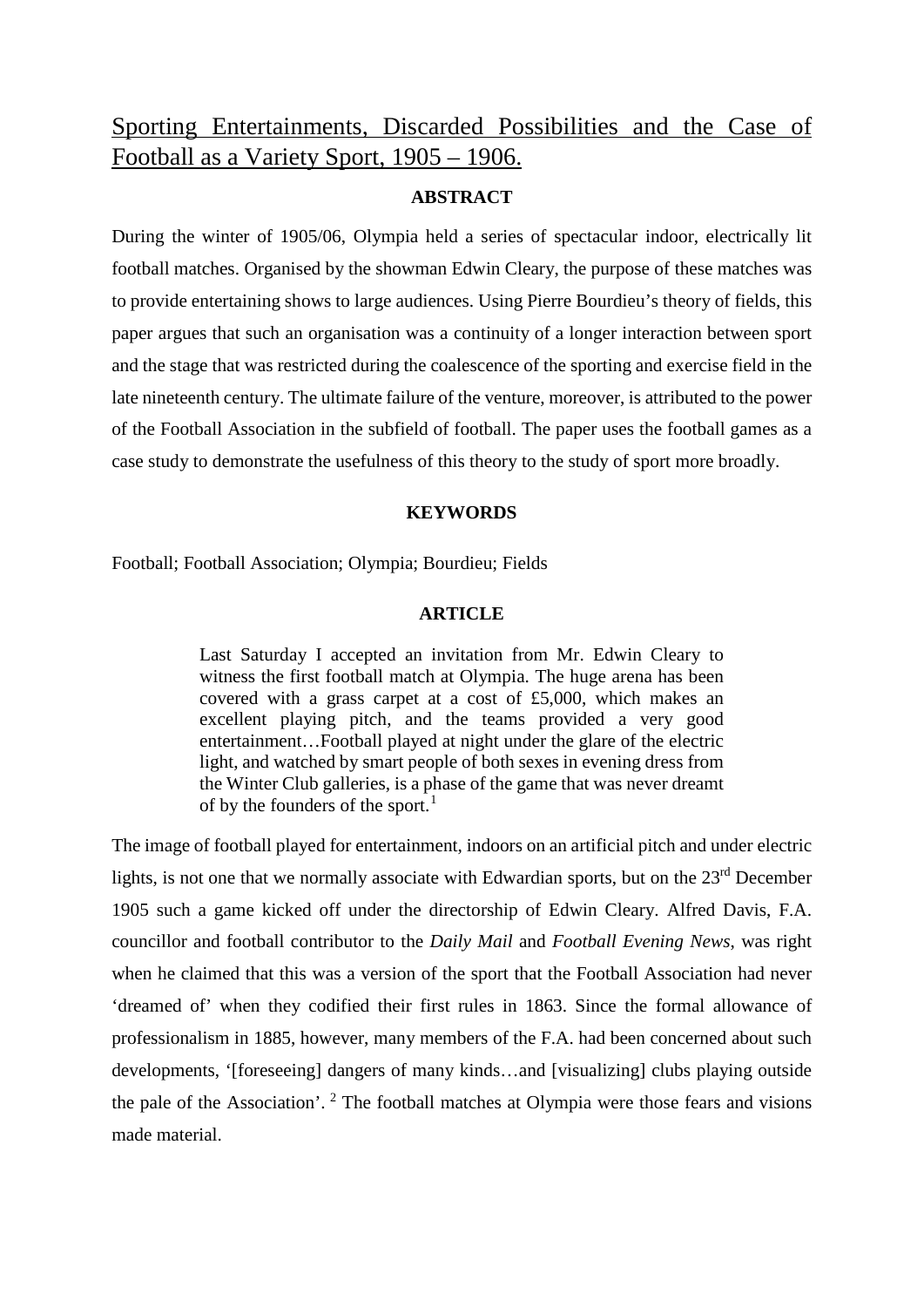Yet 'football as a variety sport',  $3$  as one newspaper described the games, was not incongruous. Throughout the eighteenth and early nineteenth century, many sports had retained links with the commercial stage, and the first part of this paper offers this historical context. Using Bourdieusian field theory, I suggest that the period after 1850 can be characterised as a time when a sporting and exercise field emerged, unique from other cultural spaces which sport had inhabited until this point. The Olympia football games were a continuation of this longer history. I then provide details of Olympia, its shows, Edwin Cleary and the football games that were played there. Olympia games were presented and consumed in a manner different to anything offered by Football Association or League, and as such represented a possibility for how football, and sport more generally, may have developed for the remainder of the twentieth century. As Kitching has claimed, albeit with regards to the origins of football debate:

> The games we now call 'rugby' and 'soccer' ended up being the dominant forms of football played in Britain, and indeed around the world. But they might not have done so. Things might have been otherwise. And the writing of good history requires us to treat this 'might' as more than a mere logical formality. It is especially vital to do this – to avoid teleology – when writing the history of the period when those other possibilities (the ones that lost out and became, as a result of that losing, mere logical 'possibilities') were still alive – were still living, breathing, running, jumping alternatives.<sup>[4](#page-22-3)</sup>

The Olympia games very much represented a 'living, breathing, running, jumping alternative', but clearly did not succeed in its attempt to become the dominant form of the game. To theorise those lost possibilities, the final section returns to Bourdieu's fields, where I outline how the F.A. utilised existing power structures to curb the games, while positing that this model might be useful for understanding sports history more generally. This form of football, therefore, offers a 'discarded possible' for how the sport might otherwise have developed.

#### **SPORTING ENTERTAINMENTS**

Since the publication of Hugh Cunningham's *Leisure in the Industrial Revolution* in 1980, an ever-clearer image of sporting culture in the first half of the nineteenth century has come into view.[5](#page-22-4) Contrary to the image of a sporting and leisure culture savaged by industrial capitalism, there is growing evidence that there was a vivid and often thriving commercial and professional sporting culture that was spectator and entertainment-orientated and had intimate links to the worlds of other commercial entertainments. Publicans and showmen took the opportunity to allow their stages – circuses, singing saloons, theatres, gaffs, public houses, and fairgrounds – to be used as a space to demonstrate and exhibit sporting competitions. When one begins looking for connections, in fact, one finds an intense network of related agents and institutions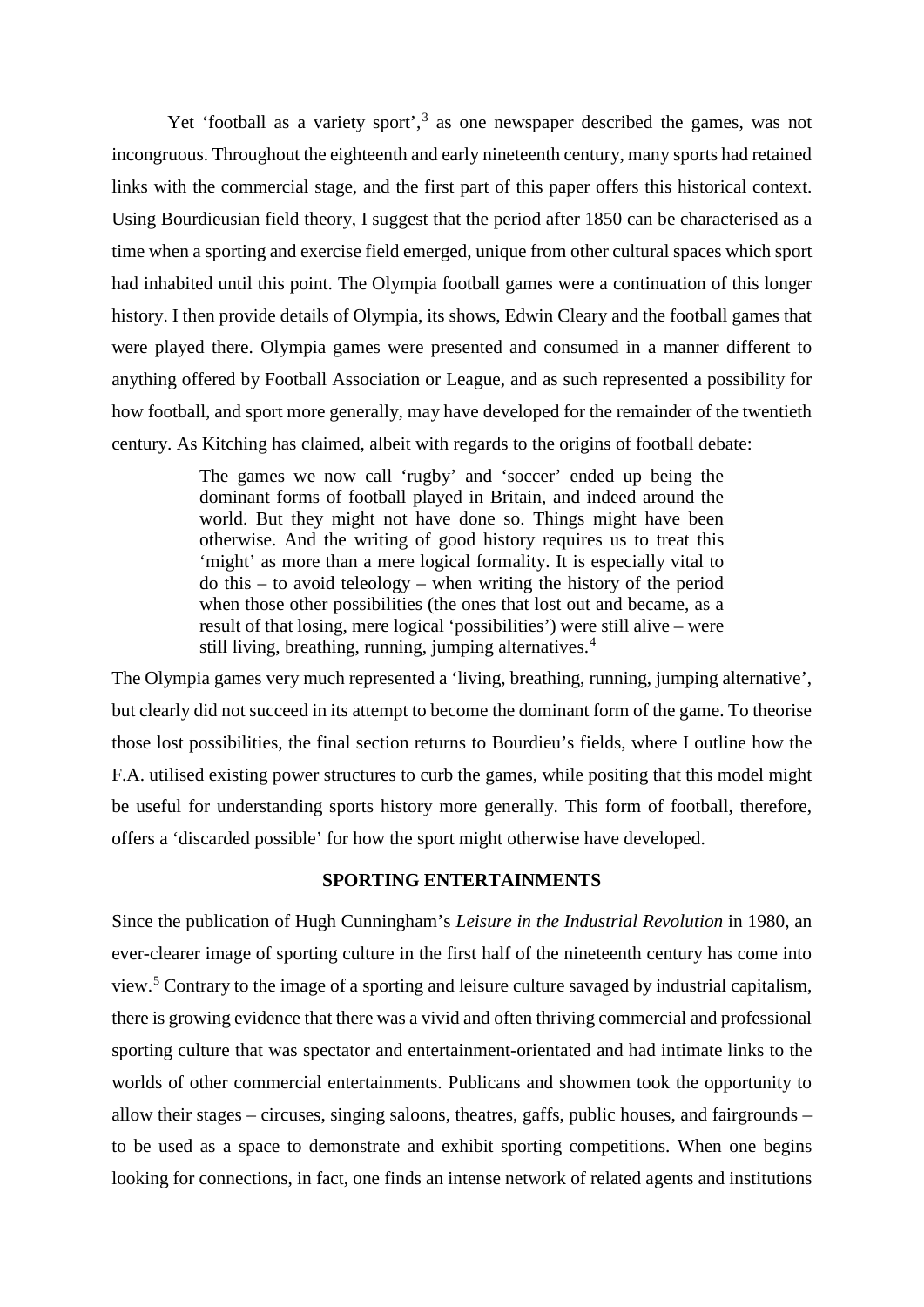with a seemingly shared set of values, ideologies, languages, capitals and beliefs. The most compelling evidence for this social world can be found in the records of prize-fighting and wrestling, examples which have been expanded upon elsewhere.<sup>[6](#page-22-5)</sup> Yet histories and illustrations of other forms of 'sporting entertainment' are emerging with ever greater frequency. In the first part of this special edition, for instance, Samantha Oldfield outlined the intriguing relationships between publicans, the circus and pedestrianism in the high Victorian period.<sup>[7](#page-22-6)</sup> In addition to the aforementioned pugilism and pedestrianism, cricket and horse racing also borrowed showmanship and other performance techniques, forms of display and management from the wider world of popular culture.<sup>[8](#page-22-7)</sup>

In fact, for those looking for a good starting place to examine this sporting culture, Adrian Harvey's work offers a detailed account, though, as always, closer examination may well yield further details. Central to Harvey's work is the argument that by the mid-nineteenthcentury, 'there was a substantial commercial sporting culture that was almost as sophisticated as its successors of forty or so years later'.<sup>[9](#page-22-8)</sup> What, then, happened to this sporting culture? Harvey argues that 'it was the onset of the "amateur" ideal that was to impede this progress. The upper and middle classes, far from promoting and fostering commercial sport, came to oppose it bitterly'.[10](#page-22-9) This is true, but it is not the whole story. The sporting culture described by Harvey was a sporting culture that was as much entwined with the world of commercial popular culture, divorced from other forms of sport being practiced elsewhere in society. As Cunningham explains,

> Historians with an apparently insatiable compulsion to compartmentalise have seen…different forms of entertainment in isolation from one another – there are histories of sport, of drama, of the pantomime, and of the circus. Yet what is most striking is the connections between these different forms of entertainment, connections so strong that one can speak of this world of entertainment as part of one close-knit popular culture. $11$

While potentially looking very similar on the surface, an analysis of the early years of the nineteenth century reveals that sport, depending on the social space it took place, had different, often competing, meanings. The sporting culture described by both Cunningham and Harvey was a very different sporting culture to that promulgated in the Victorian public school, which was a very different sporting culture that existed in the army, which in turn was a very different sporting culture to the forms of exercise recommended by those in the medical profession. At the beginning of the nineteenth century, therefore, 'sport' involved a variety of meanings, values and pleasures depending on the context in which it existed: sport for entertainment; sport for school discipline and pride; sport for training; sport for health. By the outbreak of the First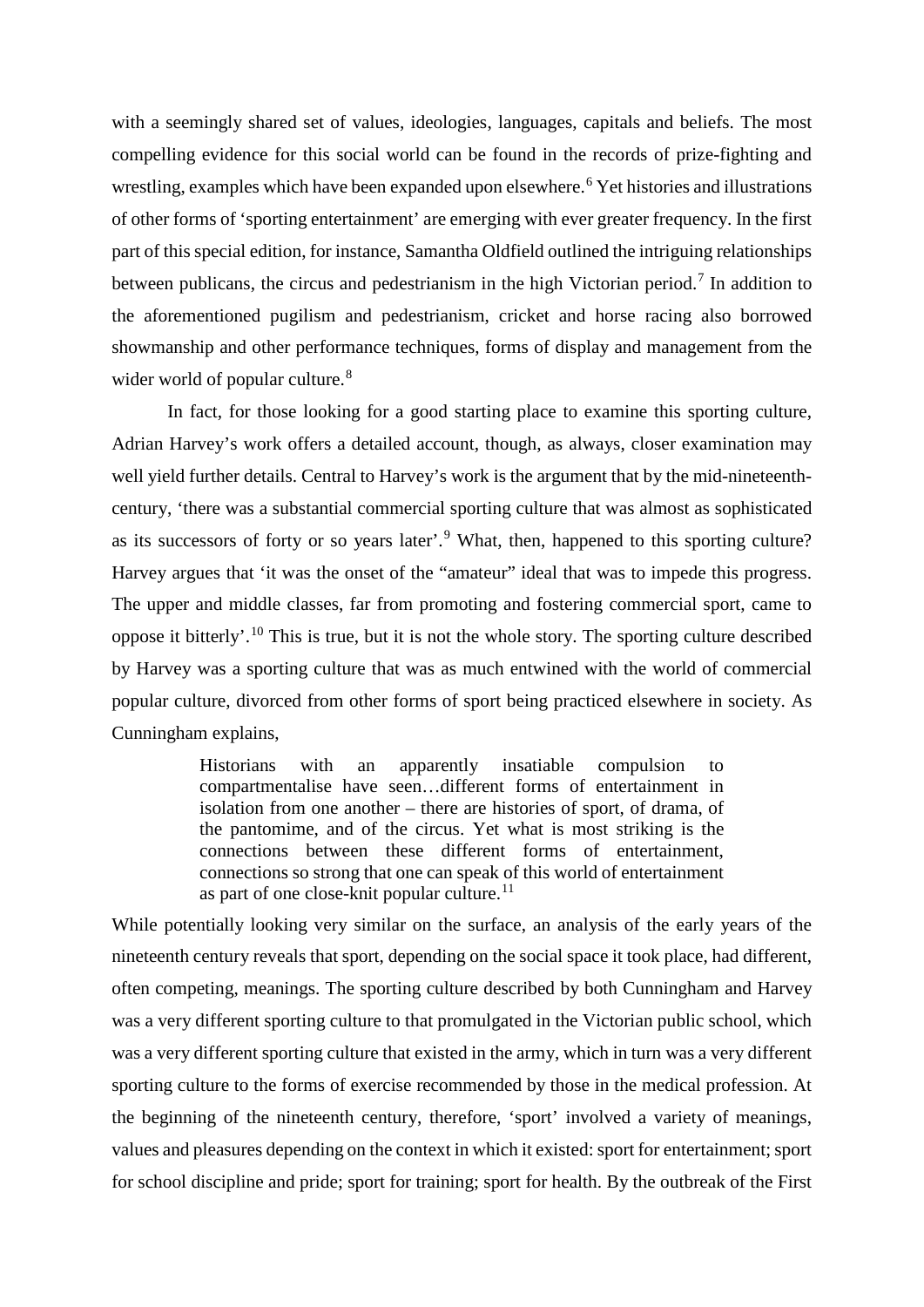World War, while no uniform meaning for sporting contest existed, there were less disparate meanings than there had been one hundred years earlier.

To conceptualise these different sporting worlds, I have found useful Pierre Bourdieu's notion of *fields*. In keeping with Bourdieu's work more generally, fields are surprisingly simple concepts grounded in dense empirical work.[12](#page-22-11) At its most basic, a field is an autonomous and unique social space, 'having its own laws of functioning independent of those of politics and the economy...endowed with particular institutions and obeying specific laws'.<sup>[13](#page-22-12)</sup> Bourdieu is adamant that a field cannot be understood by one-dimensional, economic readings of the base and superstructure. Changes in one field, though, may cause changes in another, functioning 'somewhat like a prism which refracts every external determination: demographic, economic or political events are always retranslated according to the specific logic of the field'. Furthermore, contained within each field are subfields which, like fields, contain a unique set of 'logic, rules and regularities' while still observing the forms of capital inherent in the field'.<sup>[14](#page-22-13)</sup> As such, we may claim that in the first half of the century 'sport', while often looking the same to outsiders, existed in very different fields adhering to many different social rules and forms of capital. Spectator sport in the field of popular culture existed to entertain, with performers often adopting costumes and theatrical characters, whereas sport in the military field concerned itself with training mind and body for war.

There were unmistakably distinct similarities, however, and as the nineteenth century continued these different forms of practicing sport began to coalesce, emerging as a distinctive and autonomous field. In so doing, it brought together the disparate sporting activities that had previously belonged to other fields and searched for commonalities and shared values. This argument has also recently been explored by Jaques deFrance. Writing about France in 1900, but recognising the earlier genesis in England, he suggests that:

> As all these activities lost their original way of being performed, they tended to get closer to each other, to aggregate, to be incorporated into a common space, and to acquire some common features…gymnastics, sports and other forms of bodily exercises confronted one each other and began to search for common principles and common forms of organization. We can speak, in that case, of a field of sports and physical activities.[15](#page-22-14)

During the merging of these groups into a shared space, debates, challenges and confrontations about how the field was to be structured were a common occurrence. These debates, challenges, and confrontations will not be unfamiliar to sport historians. The establishment of the field involved a divergent group of agents looking to control, dominate and legitimate the various ideological, political and social meanings of sport. Arguments about whether sport was for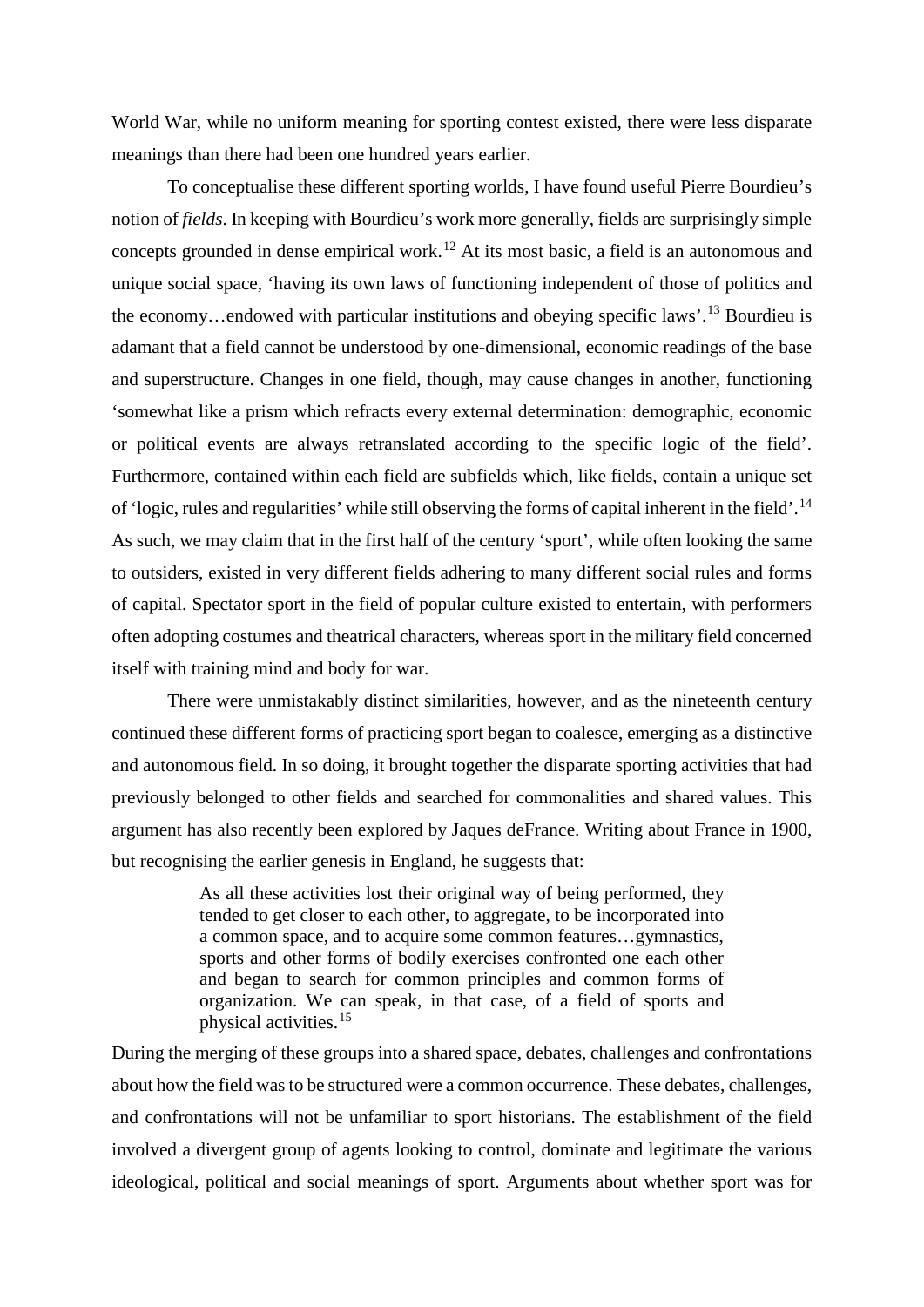health or entertainment, training or gambling persisted, most commonly taking the form of discussions about amateurism and professionalism. The period between 1850 and 1914 was a time, to put it rather simply, of great upheaval: some sports were created, others ceased to exist. Emotional and personal arguments regarding the purpose of sport persisted.<sup>[16](#page-22-15)</sup> As Mike Huggins has explained about the period, although not in relation to Bourdiesian field theory, 'ownership of particular sports, their core values and the place of competition and winning were all debated'.[17](#page-22-16) In terms of fields, this history should not be surprising: Bourdieu conceptualises fields as being akin to a game or a battle in which actors, agents, groups, institutions and subfields compete with one another to control the field's capitals, meanings, ideologies and boundaries. The sporting field itself competes with other fields in the wider social field or field of power. As Bourdieu claims,

> [T]he social definition of sport is an object of struggles, that the field of sporting practices is the site of struggles in which what is at stake, inter alia, is the monopolistic capacity to impose the legitimate definition of sporting practice and of the legitimate function of sporting activity - amateurism vs. professionalism, participant sport vs. spectator sport, distinctive (elite) sport vs. popular (mass) sport.<sup>[18](#page-22-17)</sup>

In this regard, much sport and social history has been interested in similar debates, framed slightly differently, and much existing work can be modified and applied to this model. The largest, most dramatic confrontation in the formation of the field existed between those who viewed sport as a commercial, audience and entertainment-orientated spectacle, and those who saw sport as a way of instilling moral and physical education for participants. Growing out of military training, private school education, and a better medical understanding of the human body, sport was openly embraced as one of the key pillars of rational recreation. The role of the Victorian middle- and upper-class, and their influence in the development of amateur sport, has been a central theme and preoccupation in sports history literature. Critically, with their combined social, cultural and economic power, these groups very quickly established control of the forming sporting field, although often these battles were not easily 'won' in any straightforward sense. The discursive and ideological power of amateur sport (playing sport for sport's sake and eschewing profit and capital), though, combined with the bureaucratic power of the middle-classes organising competitions and events, was enough to set the terms and structures of the debate.

Despite continued pressure, a point to which we will return later, sport's links to the commercial popular cultural entertainments sustained a remarkable durability. Graham Curry has described the Sheffield Zulu teams who played charity matches between 1879 and 1882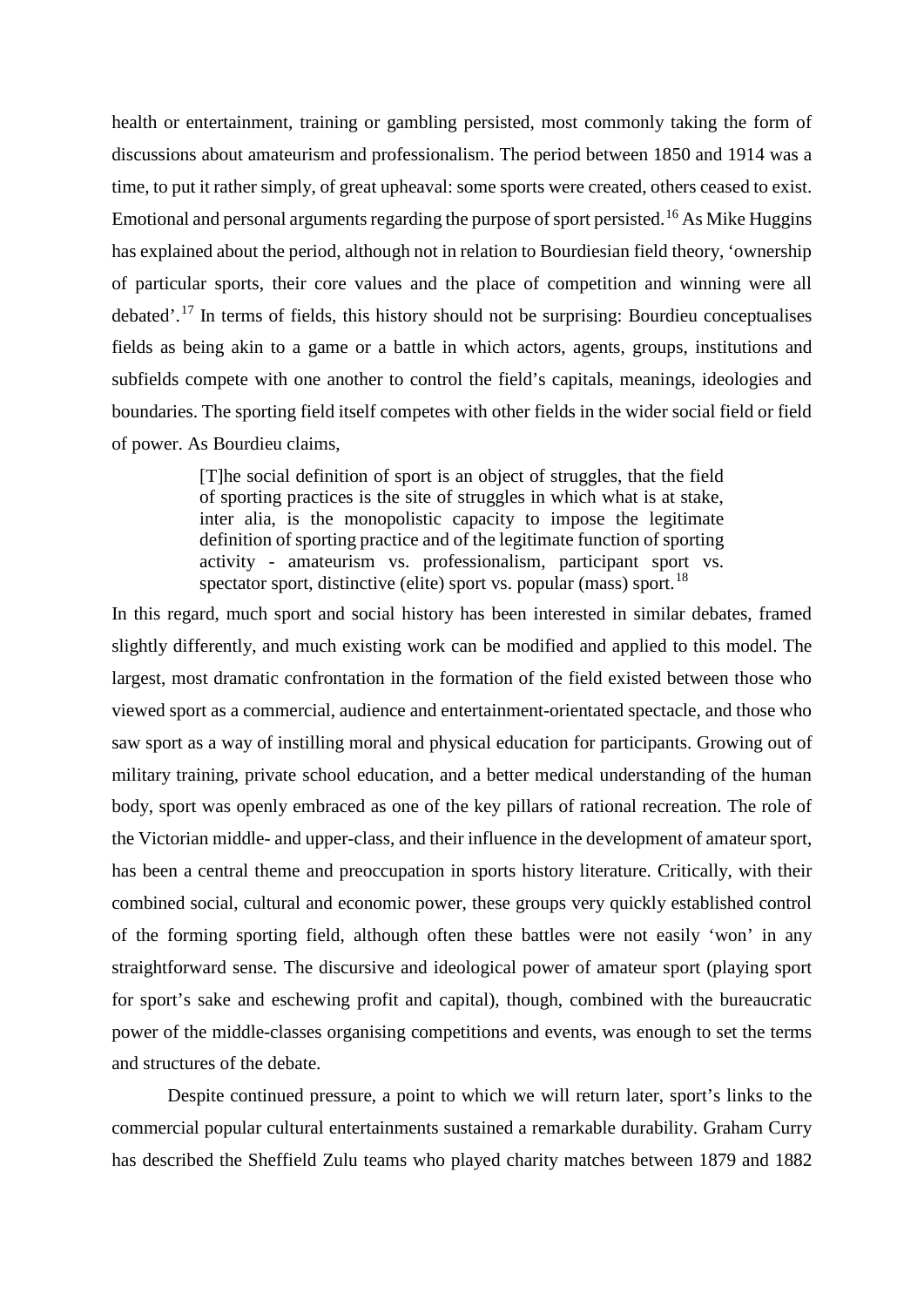'dressed as members of the Southern African Zulu tribe', stressing uses of costume that would be more suited to the commercial stage.<sup>[19](#page-22-18)</sup> After the early charity match successes there is evidence to indicate that the group moved towards more regular forms of payment, a model that had been popular at the time of Cunningham's 'close-knit popular culture'. Curry is right to suggest that these forms of payment were a pre-cursor to professionalism later that decade, but the Zulus were clearly borrowing from an earlier form of professionalism, too. Elsewhere, Keith Gregson and Mike Huggins' correctly highlight that sport's relationship with music hall has been a somewhat neglected area of research.<sup>[20](#page-22-19)</sup> Many sporting entertainments continued to find a home on the music hall, circus and theatrical stage, demonstrating and exhibiting the sport to paying audiences. Performers like Sandow the Magnificent found significant fame bridging the gap between circus strongman and sporting bodybuilder, setting the stage for the development of the types of hyperreal sporting entertainment bodybuilding contests of the late twentieth and twenty-first century.<sup>[21](#page-22-20)</sup> Likewise, boxing and wrestling, perhaps the two sports with the strongest connections to older popular cultural forms, continued links with the stage and later with film. Professional wrestling, due to the direct influence of showmen, become a fully-fledged performance in these years, completely eschewing sport as we understand it today.[22](#page-22-21)

Other cultural entrepreneurs, in less successful ways, tested the potential of a relationship between sport and the stage. Andrew Horrall has done a good job of teasing some of these multifaceted relationships, and he is right that his 'alleyways mapped…should lead interested researchers into rewarding areas for further study'.<sup>[23](#page-22-22)</sup> The simplest interactions saw sportsmen appear in plays or skits or other forms of public appearance. Other examples of relationships, however, could be seen: cricket and baseball provided entertaining games and spectacles whose sole purpose was amusement, often featuring stars from the wider theatrical entertainment stage, albeit often, if not always, under the guise of 'charity' contests. While such games were tolerated, even supported, by sporting bodies for their altruistic nature, other entrepreneurs looked to directly profit.

Despite only appearing in a single paragraph, one example given in Horrall's book provides a fascinating case study through which to analyse how the meaning of sport is historically and structurally negotiated: in the winter of 1905 and 1906 a series of indoor football games took place at Olympia in London. Where Horrall attributes these games as a novelty, a form of up-to-dateness in a quest to constantly excite audiences in keeping with other theatrical entertainments of the day, I see these performances as being a continuity of an older form of commercial sporting contest while simultaneously existing on the fringes of the field,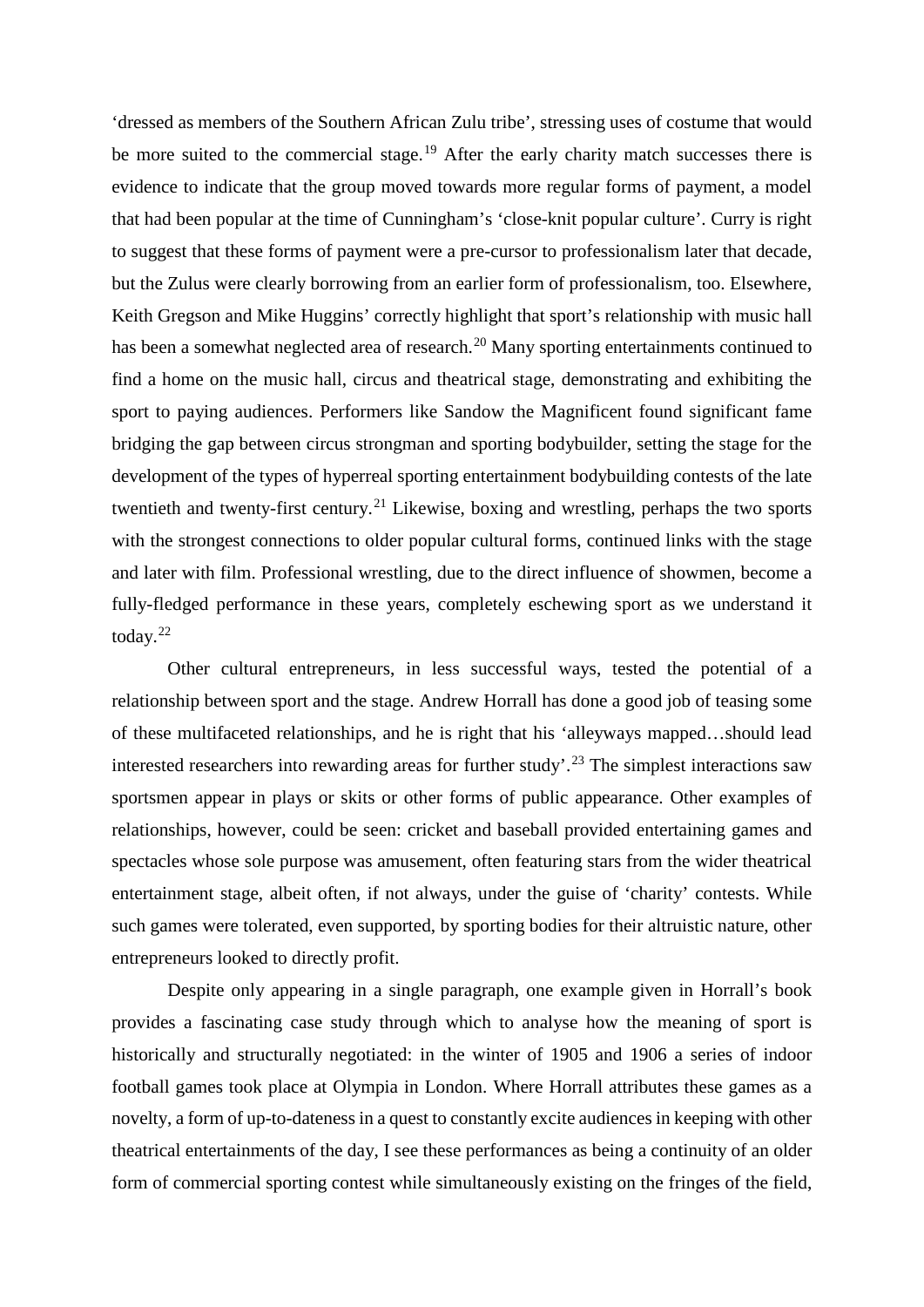offering an alternative form of performing sport in contrast to the dominant mode that had been established in the previous thirty years. First, the paper will lay out the details of the football experiment before analysing in further detail how the contest for control over the subfield of sport was negotiated and won.

#### **FOOTBALL AT NIGHT**

Originally conceived as The National Agricultural Hall, the arena opened with the 'high sounding title' of Olympia in December 1886. The ambitious building, with its large iron dome roof and cavernous exhibition space, was designed for 'multifarious uses', such as 'agricultural shows, exhibitions of all kinds, public meetings, athletic sports, and the fetes organised for charitable objects'.<sup>[24](#page-22-23)</sup> Given the size of Olympia, events that took place there were big and lavish affairs, including: the Parisian Hippodrome circus; Blondin the tightrope walker; the Irish Exhibition of 1888; P.T. Barnum's *Greatest Show on Earth* in 1889; and *Venice in London*, a simulacrum of the Italian city complete with waterways.<sup>[25](#page-22-24)</sup>

Until the outbreak of the First World War, sport also featured prominently. Yet 'sport' was something of a loose definition. Generally speaking, sports at Olympia can be placed into one of three categories. Firstly, competitions of physical skill, speed or strength that modern observers would recognise as sport. Examples include gymnastic meetings, regular cycling competitions, or boxing and wrestling matches. Secondly, there were physical activities that were on the fringes of the sport and athletic field, most notably roller skating, the exhibition of sporting dogs, and military tournaments. Finally, there were other forms of entertainment – circus performances and other variety entertainments – that borrowed the codes and conventions of sport and reconditioned them for the stage. We might describe these events as sporting entertainments. Sporting entertainments included chariot racing, strongman performances and some hippodramatic circus performances. One hippodrama, for instance, was based around the Grand National and featured horses 'racing'. Another performance, *Savage South Africa*, billed as offering an image of the "Briton, Boer and Black" in South Africa,<sup>[26](#page-22-25)</sup> and produced by Edwin Cleary, included dramatic scenes, hippodramatic performances and war re-enactments. Sports in *Savage South Africa* comprised:

> [A] mimic stick fight by Zulus, wrestling competitions between Ashantees and Soudanese, in which agility supersedes the scientific methods usually associated with the sport in this country, exhibitions of rough-riding and high and long jumping, natives races of different descriptions, an intelligent performance, and the clever "football dog", whose own enjoyment in its performance is apparent.<sup>[27](#page-22-26)</sup>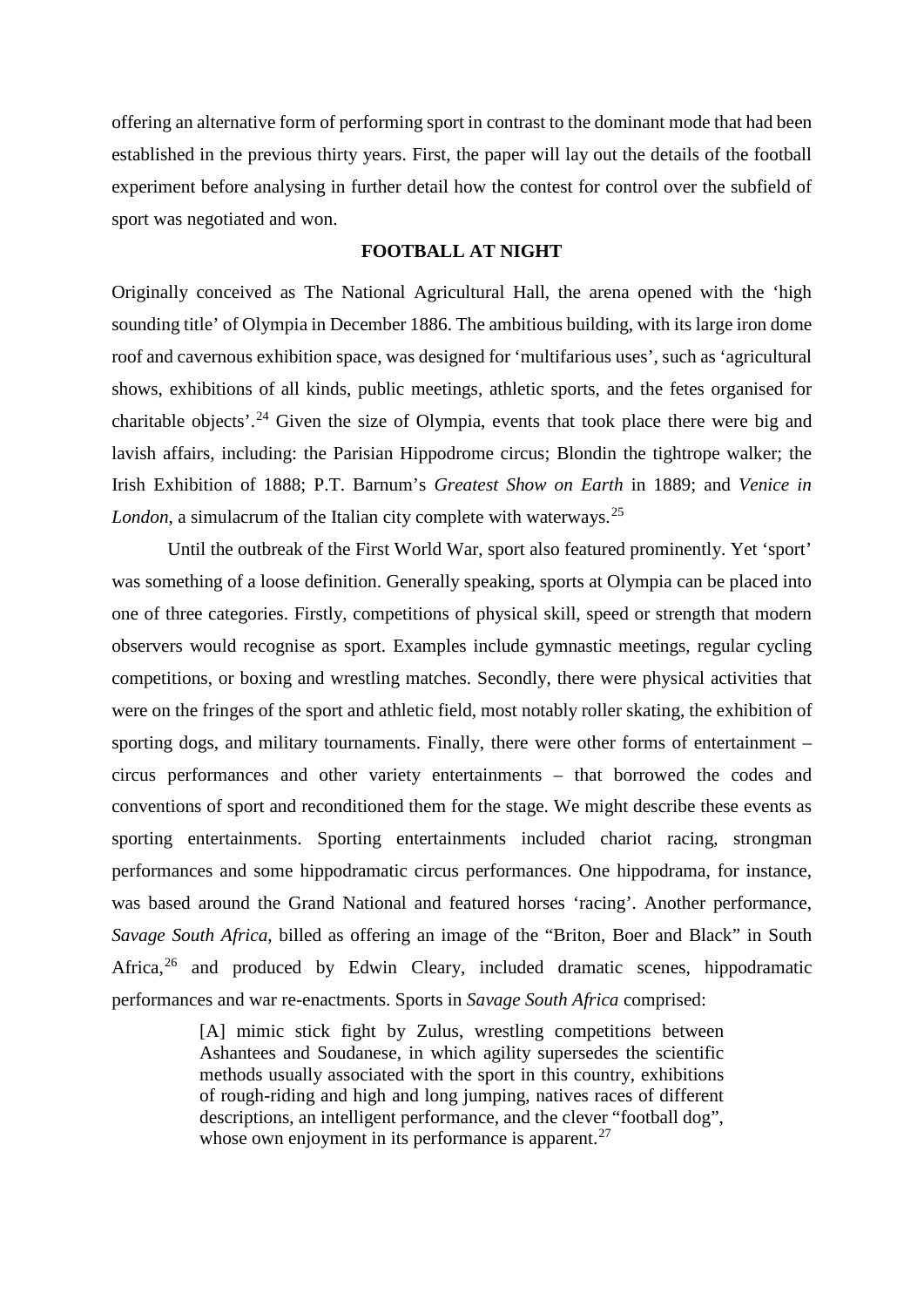At times, the dividing lines between sport and sporting entertainment became blurred. Professional wrestling, a cultural form that to this day retains the description of sports entertainment, was a popular feature at Olympia. The roots for the sport becoming a fully performed entertainment can be found in London in the 1900s, and the fights seen at Olympia occupy a bridge between sport and sporting entertainment. Performers like Hackenschmidt and Madrali, whose fight at the Royal Albert Hall in 1904 culminated in one report coining the term 'the wrestling craze', toured music halls and variety theatres offering exhibitions and caricatured characters and costumes.<sup>[28](#page-22-27)</sup> In this period, moreover, they began to pre-arrange their matches to engineer the most entertaining results possible.<sup>[29](#page-22-28)</sup> As we will see shortly, this vision of sport stressing entertainment and narrative would greatly influence Olympia's football games.

In terms of big arena shows, Olympia managed to meets its owners' expectations as a multipurpose leisure arena, but the building often sat unused for many months of the year, agitated by the architectural legacy as an agricultural hall. The vast central arena, with walkways round the edges, left most theatrical or entertainment ventures ill-suited to the space. Inflexible seating arrangements, meanwhile, discouraged a fast turnaround of events.<sup>[30](#page-22-29)</sup> As Charles Cochran would later explain, it was only 'big arena shows' that could take full advantage of Olympia, but 'naturally [these] were not numerous'.<sup>[31](#page-22-30)</sup> Throughout its first fifteen years, large gaps in the season programme meant that the venture faced consistent financial pressure, culminating in a series of obstructive liquidations and re-launches during the mid-1890s.<sup>[32](#page-22-31)</sup> Allsopps Breweries appointed Pa Payne as the new managing director of Olympia in 1899, and he set out to produce a consistent and annual set of events in which to offer a more financially viable system, including an annual Motor Show and an annual military performance, in addition to creating a series of spectacles suited to Olympia.<sup>[33](#page-22-32)</sup>

To fit into this self-managed and annual shows, Payne turned to sport as an event in which to attract audiences in the difficult to fill winter season. Edwin Cleary, who had run the successful *Savage South Africa*, was appointed as the promoter for the highly ambitious Olympia Winter Club, the name given to the sporting entertainments venture in December 1905 and January 1906. Just as Olympia had been transformed into Venice a few years earlier, Cleary turned Olympia into a simulacrum sporting arena. In so doing, he looked to offer the excitement of sporting competition with the convenience and material comfort of the indoor theatre. Payne constructed 'movable seating' in order to better accommodate, and better adapt, to changing show conditions, and these were successfully used at the Winter Club events. According to a report of the Superintendent Architect for the London County Council, three quarters of the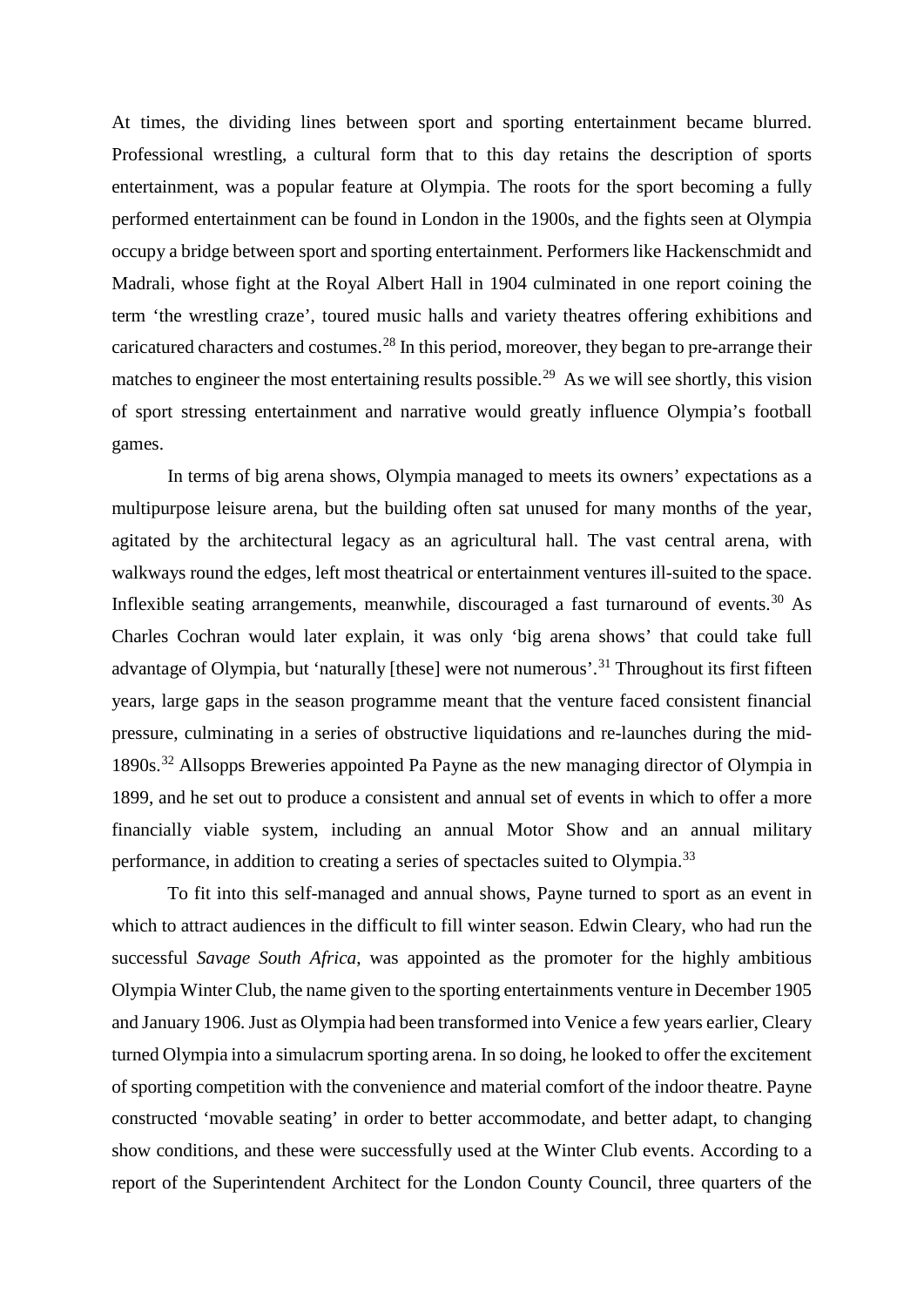building's gallery was to be offered to Winter Club members, of which there were 600, and their guests, with the north side being open to the general public alongside the standing space and stalls.<sup>[34](#page-23-0)</sup> Seating consisted of 'chairs raised on wooden steppings' and 'divided into 16 separate blocks placed round three sides of the ground floor beneath the gallery. The blocks accommodate from 108 to 297 persons, and the total seated accommodation will be 2232 persons'.[35](#page-23-1) Standing room permitted a further 4468 attendees, bringing a maximum capacity of 6700 people.

The stands surrounded a grand, artificial playing field in which numerous sports would be played. Indeed, this feature of the event garnered substantial advance publicity. Articles variously described the artificial pitch as the 'world's biggest carpet'.<sup>[36](#page-23-2)</sup> or 'the magic carpet'.<sup>[37](#page-23-3)</sup> Digging a little deeper through the advance promotional hyperbole, a technique that had clearly borrowed from the great showpeople of the day, the carpet was produced in Sussex at a cost of £5180, weighed forty-seven tons, and was made from a mixture of 'rafin grass and cocoanut matting'.[38](#page-23-4) *The Times* reported that the carpet 'has a surface as good as that of a well-kept lawn'[39](#page-23-5) while *Football Chat* similarly claimed that the author would be attending 'if only to see the extraordinary carpet that is such a splendid imitation of the turf of a beautifully-kept cricket ground'.[40](#page-23-6)

Finally, to offer as grand a show as possible, further embellishments and spectacles were added to Olympia. The artificial pitch was illuminated by electrical lighting, with The London County Council, the governmental body responsible for theatrical licensing, recording that, 'two sides of the arena a large sign with the words "Robertson Lamps" in incandescent lamps has been erected'.<sup>[41](#page-23-7)</sup> While some football games had experimented with electrical floodlighting in the 1870s, the Football Association and Football League were reluctant for any competitive games to be played under such conditions.[42](#page-23-8) The Winter Club, therefore, invested heavily in performance technologies that would be a novelty for the vast majority of audiences. To complete the spectacle, other embellishments were added: the 'glass roof was draped in white and pale green, and the galleries in red and gold'.<sup>[43](#page-23-9)</sup> The effort did not go unappreciated. One report claimed that the 'vast building [had] completely transformed' with 'nothing of the usual bareness of the Olympia was left'.<sup>[44](#page-23-10)</sup> Another offered that the space was now 'a magnificent place – a resort for all and sundry.<sup>[45](#page-23-11)</sup> Much like other circus, theatre and variety entertainments of the late nineteenth century, this was a performance that stressed novelty and spectacle, of which the electric lights and carpet played an important role.<sup>[46](#page-23-12)</sup>

Away from the central arena, other spaces were created to provide a full entertainment and leisure spectacle. Five side-shows supplemented the main space, and were cordoned off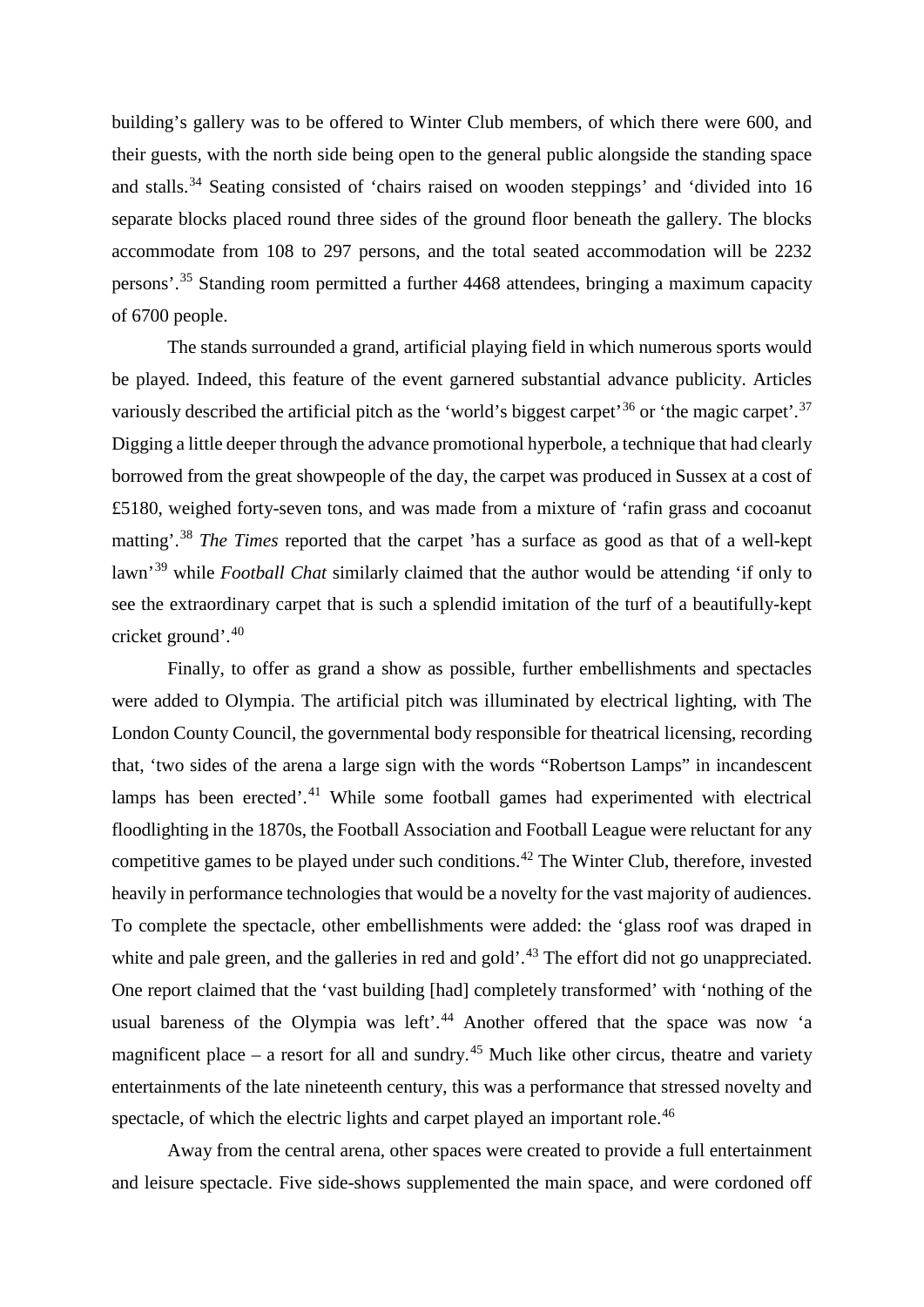using 'canvas and timber'. Here, further entertainments, sporting and otherwise, were offered, including silhouettes, and 'a revolving platform with athletes walking in the contrary direction to which it is moving'.[47](#page-23-13) Elsewhere, 'a series of well-carpeted and furnished smoking, general and billiard rooms, and excellent dining and grill rooms', were catered for by the Lyons Company who had exclusive catering concessions with Olympia.[48](#page-23-14) Audiences were free to move through the space at will, though clearly the big sporting competitions in the main arena were the main attraction, with crowds of 10,000 watching the football.<sup>49</sup>

The Winter Club, then, was certainly in keeping with Olympia's legacy as a multipurpose entertainment and leisure space, and a highly visible promotional campaign was witnessed across the city, with 'alluring advertisements and placards everywhere'.<sup>[50](#page-23-16)</sup> To fill the two month long event, numerous sports and exhibitions were booked. While we should be wary of puffery, the promotional press claimed that over the seasonal period, there would be 'whippet racing, fencing, rifle shooting, tennis, wrestling…Schroyer's great diving trick from his bicycle, and a score of other sports.<sup>[51](#page-23-17)</sup> A display of pelota, the Basque racquet game, also featured prominently in the press.<sup>[52](#page-23-18)</sup> At other times, Winter Club members would also have the privilege of being able to use the impressive facilities and artificial lawn, on which 'croquet, lawn tennis, football, bicycle polo, putting bowls, hockey and other lawn games can be played'.[53](#page-23-19) By far the biggest attraction of the Winter Club season, however, was a series of football games scheduled to take place on the carpet.

Three plans were set into motion to fill the footballing schedule. Firstly, two Olympia sides, Olympia 'A' and Olympia 'B', consisting of former professional footballers playing in strips of red and yellow, would regularly play against one another, though there appears to have been no consistency with how these sides were selected. Secondly, variations of the Olympia team were to face other professional sides, although the F.A. ultimately put a stop to this before such a match could be played. Thirdly, taking their influence from the boxing booths of the early nineteenth century or the professional wrestling challenge matches seen on the music hall stage, 'scratch' teams, made of amateur footballers, could 'try their skill' against the established 'famous Olympia team'.<sup>[54](#page-23-20)</sup> Here, the attraction of playing in a large stadium and testing one's talent against former professionals were positioned as reasons for amateur teams to apply. In total, around 15 games – either between the Olympia 'A' and 'B' teams or between the Olympia team and scratch teams – took place over that Christmas period.<sup>[55](#page-23-21)</sup> The matches remained 11 vs 11 and retained the laws of the game as kept by a referee and linesman.<sup>[56](#page-23-22)</sup>

Given the importance of the Olympia sides, for the venture to triumph the promoters needed professional footballers of some standing and name value, ideally drawn from the top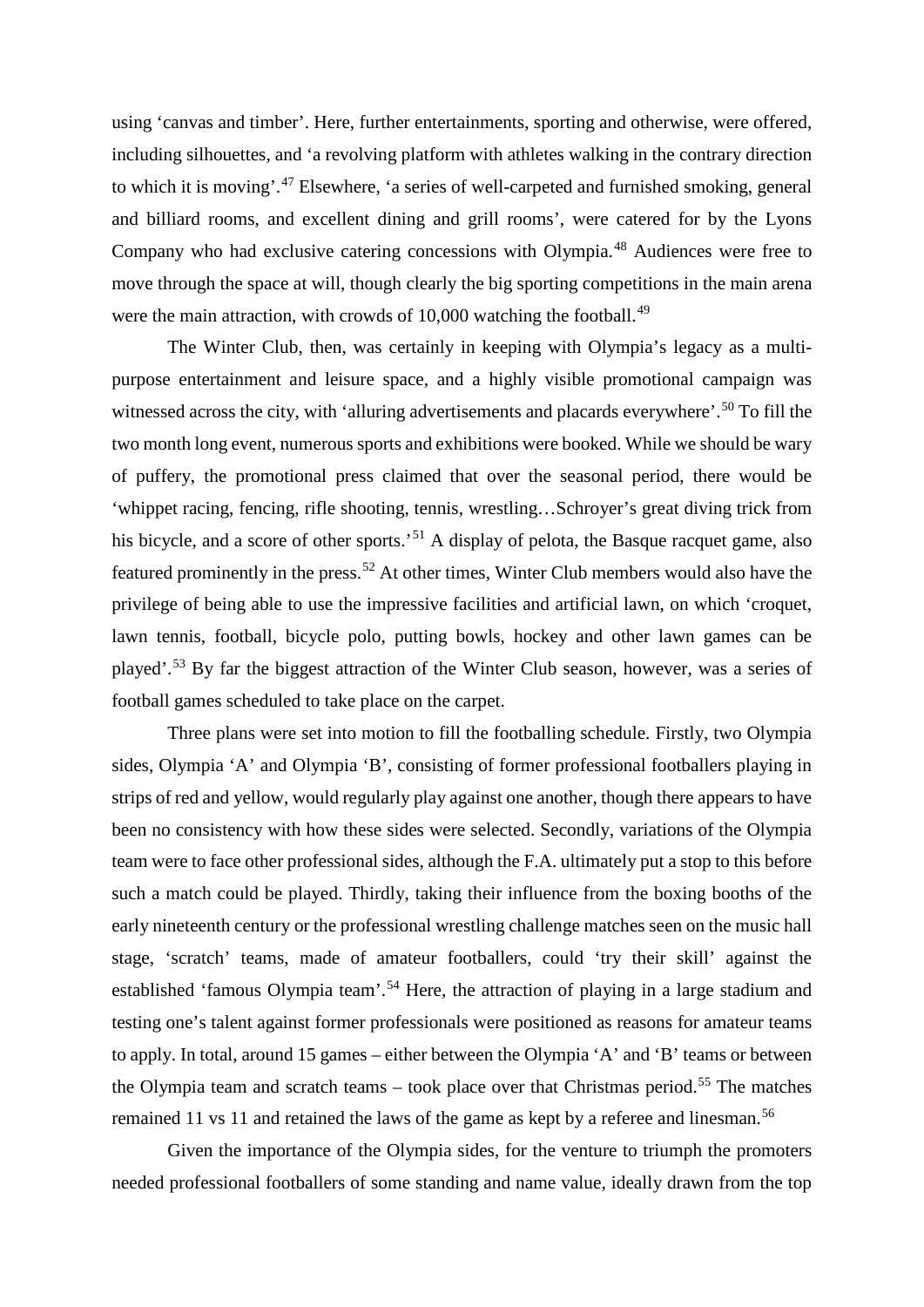professional sides of the period, whose names could be distributed in the press beforehand. Approximately thirty players were engaged – enough to fill 'two 'Olympian' teams' that would supply Winter Clubs main attractions.<sup>[57](#page-23-23)</sup> Several of these had international experience, with Hyslop (Scotland), Connor (Ireland), Trainer (Wales) and Meredith (Wales) having played for their national side.<sup>[58](#page-23-24)</sup> Notably, Trainer left Preston North End in order to join the venture.<sup>[59](#page-23-25)</sup> Leading up to the event, newspaper pieces attracted hype about 'prominent footballers', but a closer analysis of the names involved reveals that this was very much hype rather than fact.<sup>[60](#page-23-26)</sup> Some of the footballers would not have been anonymous men, and audiences may well have recognised several of the names, either from having seen them play or having read about them in the sporting papers, but many had not played regularly since the 1890s. Though there were enough players to fill the Olympia sides, enticing active, well-known footballers at the height of their career was more complicated than Cleary had initially hoped. Frederick Wall was correct to claim that Cleary had to settle for those 'about to close their active career and youngsters who were on the threshold and would "fall" for the salary offered'.<sup>[61](#page-23-27)</sup> As will be discussed in further detail shortly, the Football Association still held a great degree of control over professionals, and were successful in discouraging active players from joining the upstart league. Yet, despite such trials, there were enough men close to retirement who had fallen on hard times at the end of their careers and attracted by what one ex-player described as 'good salary [which was] a great boon'. $62$ 

Importantly, the showcase games, those played between the 'A' and 'B' teams, were not football in the commonly understood sense. According to Cleary, rather than 'competition football' contributing towards a league or cup, the events sought to offer 'a very interesting exhibition of an hour's duration, showing the finer points of the game'.<sup>[63](#page-23-29)</sup> Such a description is supported by Cochran's claim that the central purpose of the event was offering 'attractive' football matches.<sup>[64](#page-23-30)</sup> The lack of competitive spirit, despite the advertised £25 purse, was identified by Alfred Davis who observed that while the 'veterans were as lively as kittens', the tackles in the game demonstrated a 'considerable regard for each other'.<sup>[65](#page-23-31)</sup> This is understandable, of course: retired footballers wanted to give the public their money's worth while avoiding serious strain and injury. The exhibition and performed nature of the games was apparently identified by the footballing papers who tellingly did not provide scores or match reports.[66](#page-23-32) As opposed to the two Olympia sides playing one another, when the Olympia sides played an amateur sides professional players had to be somewhat competitive in order to avoid an embarrassing defeat. The 8-3 victory of the Olympia professionals against a challenge side,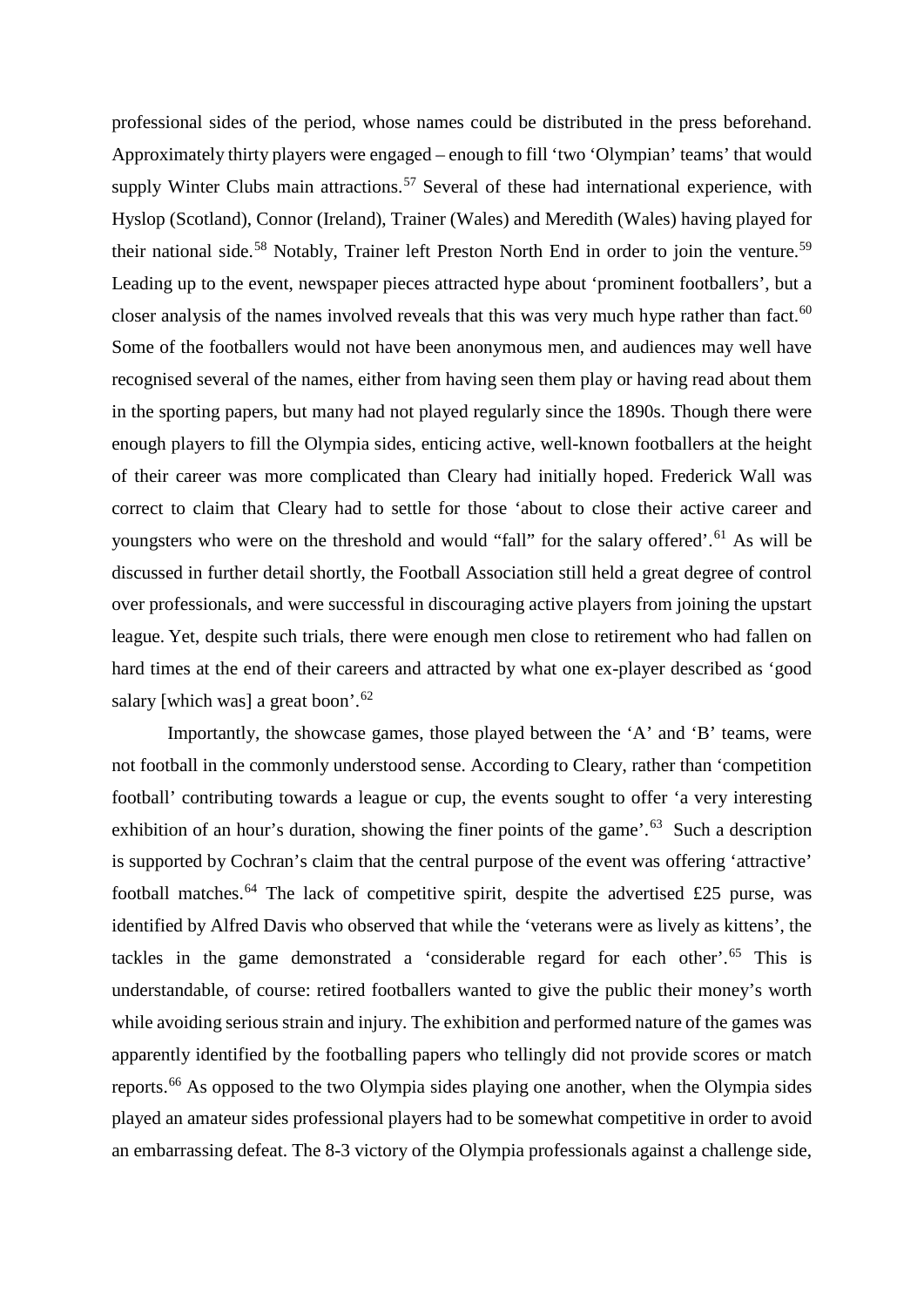the only recorded score by the press, is testament to the gulf in skill between the professionals and amateur teams.[67](#page-23-33)

The manner in which football games at Olympia were played offer further evidence for a continuity with professional sporting cultures of the early nineteenth century. Like the showmen who had been involved with sporting entertainments in the Georgian and early Victorian period, Cochran and Cleary's friendship seems critical in understanding the Olympia Winter Club. Between 1890 and 1914, professional wrestling contests had emerged as sporting entertainments, freely borrowing from the circus and music hall stage. Many matches became pre-arranged, wrestlers adopted outlandish characterisations, and entertainment became the sole focus. Considering Cochran and other cultural entrepreneur's successes with turning a minority and locally organised sport like wrestling into a globally popular sporting entertainment, Cleary and Payne saw a serious opportunity for applying those same conditions to one of industrial capitalism's most popular entertainments, association rules football.<sup>[68](#page-23-34)</sup> Indeed, this link between the two sports did not go unremarked by contemporary observers. When rumours about the planned show began to circulate in the sporting press, *Football Chat* commented that 'football promises to be the legitimate successor of the wrestling displays which have held the music-hall stage for the past few years'.<sup>[69](#page-23-35)</sup>

The Winter Club football games, like professional wrestling contests, straddled two fields, the field of popular entertainment and the field of sport and exercise. In so doing, these sports were caught between two competing sets of values and ideas. The commercial stage emphasised entertainment and audience pleasure where the sporting field stressed competition and the physical health of those who played. Which is not to say that football could not be entertaining for those who watched. Matt Taylor has summarised the difficulty in analysing the value of entertainment in competitive football matches, and concluded that entertainment should be considered 'not as the essence but a by-product of sporting competition'.<sup>[70](#page-23-36)</sup> To illustrate his point, he quotes Raich Carter's description of the differences between actors and sportspeople.

> An actor…sets out with the full knowledge that he has to hold and entertain a public audience. With the exception of one or two who deliberately play to the gallery, a footballer is never consciously entertaining his spectators. His business is to win the match with the help of his ten colleagues.<sup>[71](#page-23-37)</sup>

Where the Football Association games prioritised competition with entertainment as a byproduct, the 'attractive' Olympia games, in line with other sporting entertainments of the day, stressed amusement and audience pleasures as their primary goal.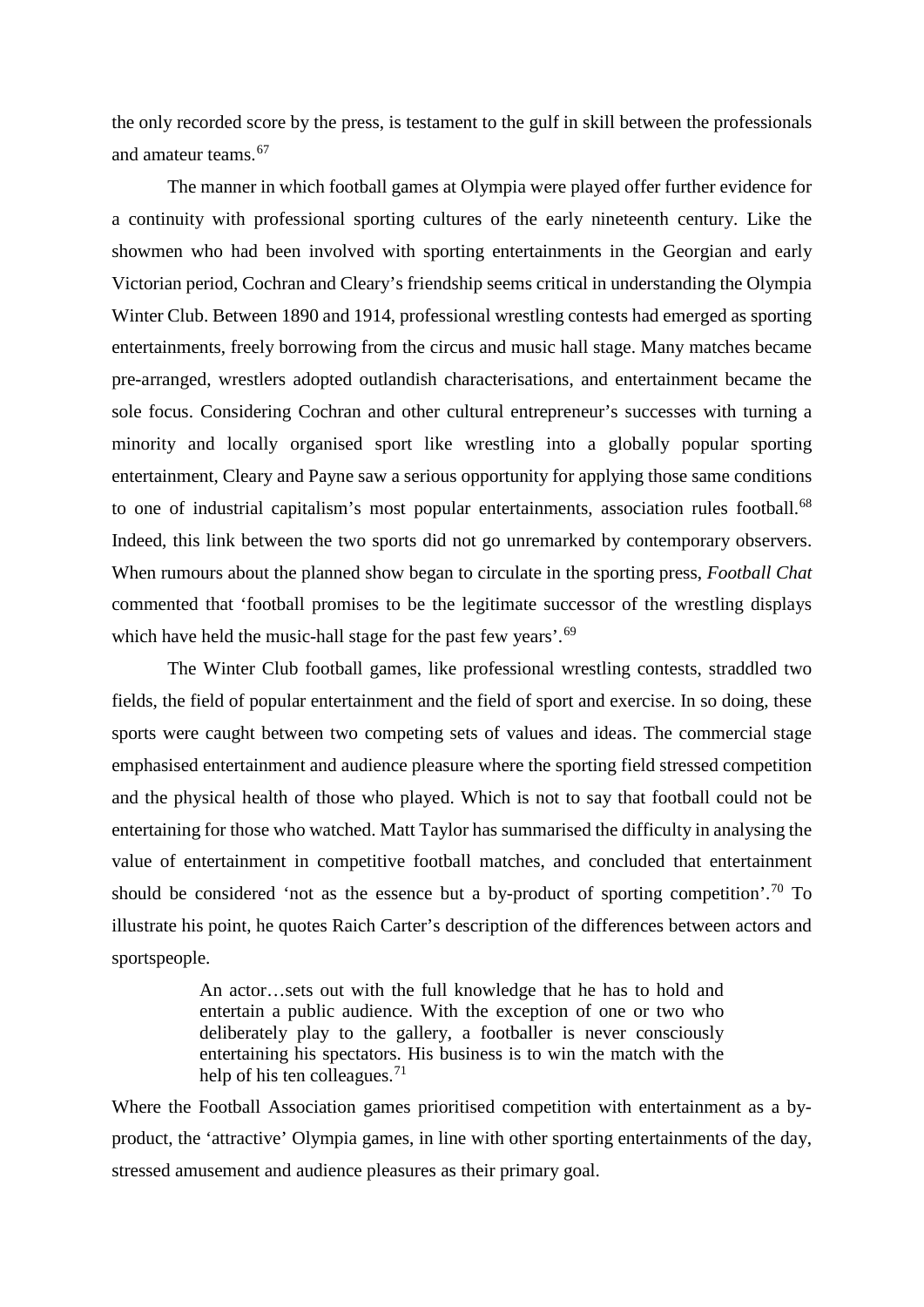The important point is that Olympia's fairly small tweak to the sporting field's structure – placing entertainment as sport's central purpose – represented a direction in which the wider sporting field could have developed. If we refuse to take a Whiggish position, as well we should, then the history of sport should be seen as a series of confrontations in the field in which moments of possibility, of doing things differently and enacting change, are perpetually negotiated. Once again, Bourdieu is useful here: writing about the development of the modern state, he has claimed that a (re)examination of history can be one of the more productive ways in which we might rediscover these lost potentials:

> [B]y bringing back into view the conflict and confrontations and therefore all the discarded possibles, it retrieves the possibility that things could have been (and still could be) otherwise….it questions the "possible" which, among all others, was actualized.<sup>[72](#page-23-38)</sup>

In order to understand why sport developed in the mode that it did, I will now turn to examining these conflicts, confrontations and discarded possibles. In so doing, I seek to avoid that view of history which sees a national football league competing under Football Association rules of the 1930s as the only form professional football could have taken. As we will see, the indoor exhibitions posed an alternative in which 'competition' was borrowed from sport and repackaged as a narrative and structuring device in order to provide entertainment, not dissimilar to the professional wrestling contests of the twentieth century. Its lack of success helps us to sketch the power structures of the subfield of football as well as the field of sport.

#### **SPECTACLE FOR SALE**

Judging by contemporary press records, the Winter Club was a popular event demonstrating potential. The show-going public were apparently enticed by the prospect of footballing entertainment, the novelties of electrical lighting and a synthetic carpet, and the material comforts of the indoors. Enough professional players, furthermore, were persuaded by the appeal of further payments while adding longevity to what was destined to be a short career. The scheme had financial backing, supportive links to established theatrical contacts, good press, and an approved license from the London County Council. Yet any historian of the game, if they have heard of these exhibitions at all, will be able to tell you that any impact on the overall history of football is extremely limited.

To offer a theoretical model for understanding this (non-)legacy, I want to return to Bourdieu. As discussed at the start of this paper, in the period between 1850 and 1914 the modern sporting and exercise field was formed, with limitations placed on sport's attempt to entertain. At the most extreme pole of the field, even professionalism was seen to corrupt the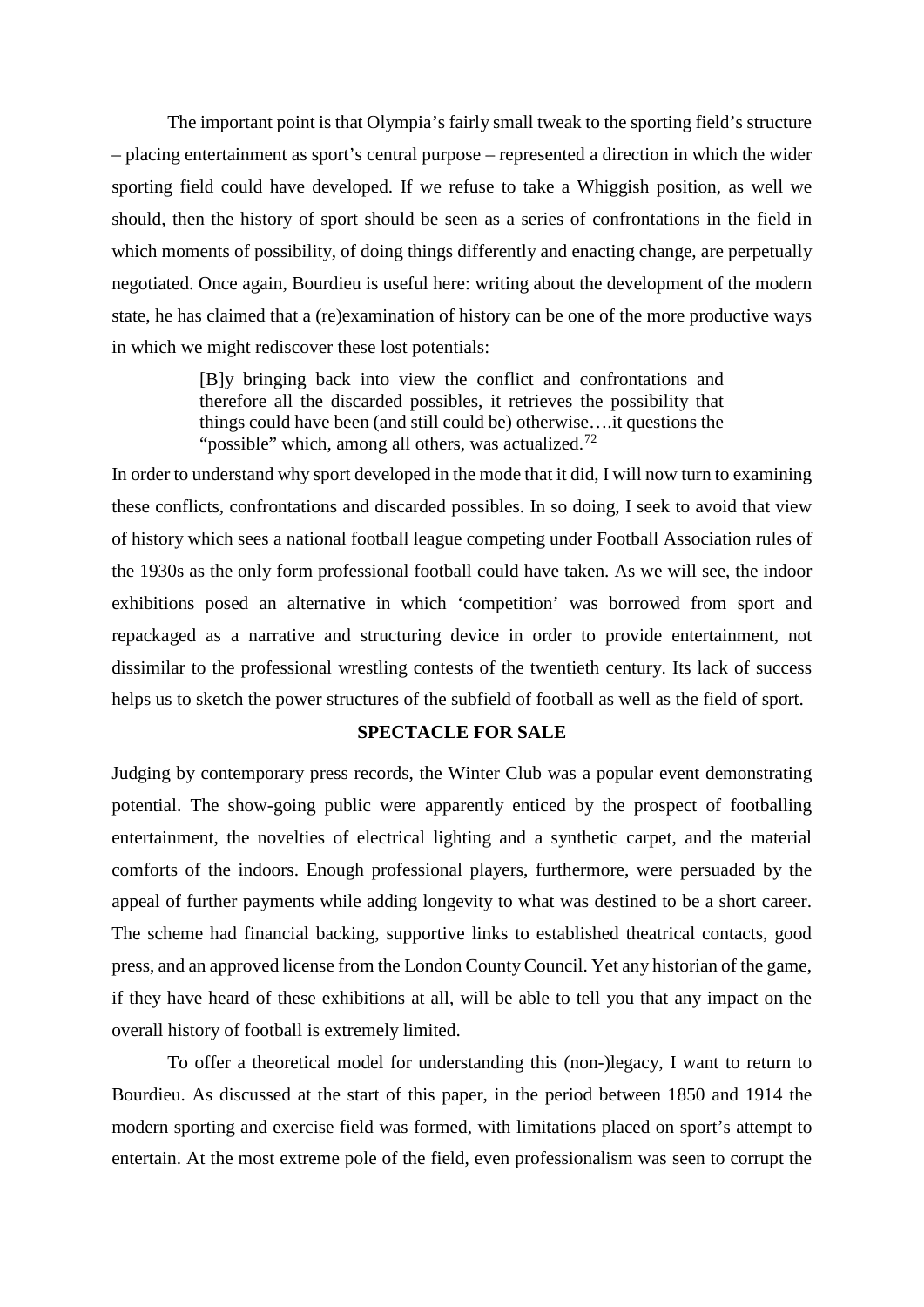meaning of sport while at the other pole some limited relationships were retained with the stage.<sup>[73](#page-23-39)</sup> Subfields – in this case, different sports – were positioned relationally to one another and placed on this axis, and conflicts existed within and between subfields to control the future of the field. To conceptualise this, Bourdieu describes fields as being 'simultaneously a *space of conflict and competition*, the analogy here being with a battlefield'.<sup>[74](#page-24-0)</sup> Crucially, particularly when studying continuities and changes, a field is a battlefield which is shaped by previous encounters. Those who have control over a field can scar and mark the field and provide advantages in future skirmishes.<sup>[75](#page-24-1)</sup> Continuity is actively reproduced by those it already favours, and advantages in the struggles are bequeathed to those who support its structures. Field theory suggests that change can be produced by new entrances into the field, or existing agents and institutions combining their capitals to launch challenges, but transformation exists within a limited set of historical possibilities. Ultimately, control over the field is a set of conflicts or compromises mounted by different individuals or agents bringing with them all their available forms of capital, both in the field itself and elsewhere, played out in the structure and rules of the field as it exists. These battles are tactical and predominantly, though crucially not always, won by those with the most forms of capital (economic, cultural, social, symbolic and derivatives thereof). Football, therefore, offers a productive example of this theory in action.

One of the advantages of this model is that it allows us to think about power and control without falling into the simplistic trap of reductive categories of proletariat and bourgeoisie. Class is conceptualised as ownership of particular forms of social, cultural and symbolic capital. Those with similar amounts of cultural, social and economic capital (or 'proximity in social space') will likely, though not always, share similar interests, desires and motives.<sup>[76](#page-24-2)</sup> Proximity in social space, however, is not enough to guarantee support or agreement. Agents and institutions seeking different directions in the sporting field or subfields, as demonstrated in the football rugby splits, can also produce conflict. Conversely, a (sub)field may find crossclass support when challenged by outside forces, as Mike Huggins has found with his study of horse racing.<sup>[77](#page-24-3)</sup> Cochran, Cleary and Payne – influential theatrical managers – were middle class, but had a different vision for football than the established F.A. council. In this regard, they are not unique: the Olympia games came in a period of rivalries between inter and intraclass groups seeking to control the F.A., its regional associations and footballing subfield more broadly.

The Football Association may have been formed in 1863, but historians of the sport have long claimed that it is between 1890 and 1914 where the game's central power structures were established.<sup>[78](#page-24-4)</sup> Where the Football Association was set-up to govern the newly codified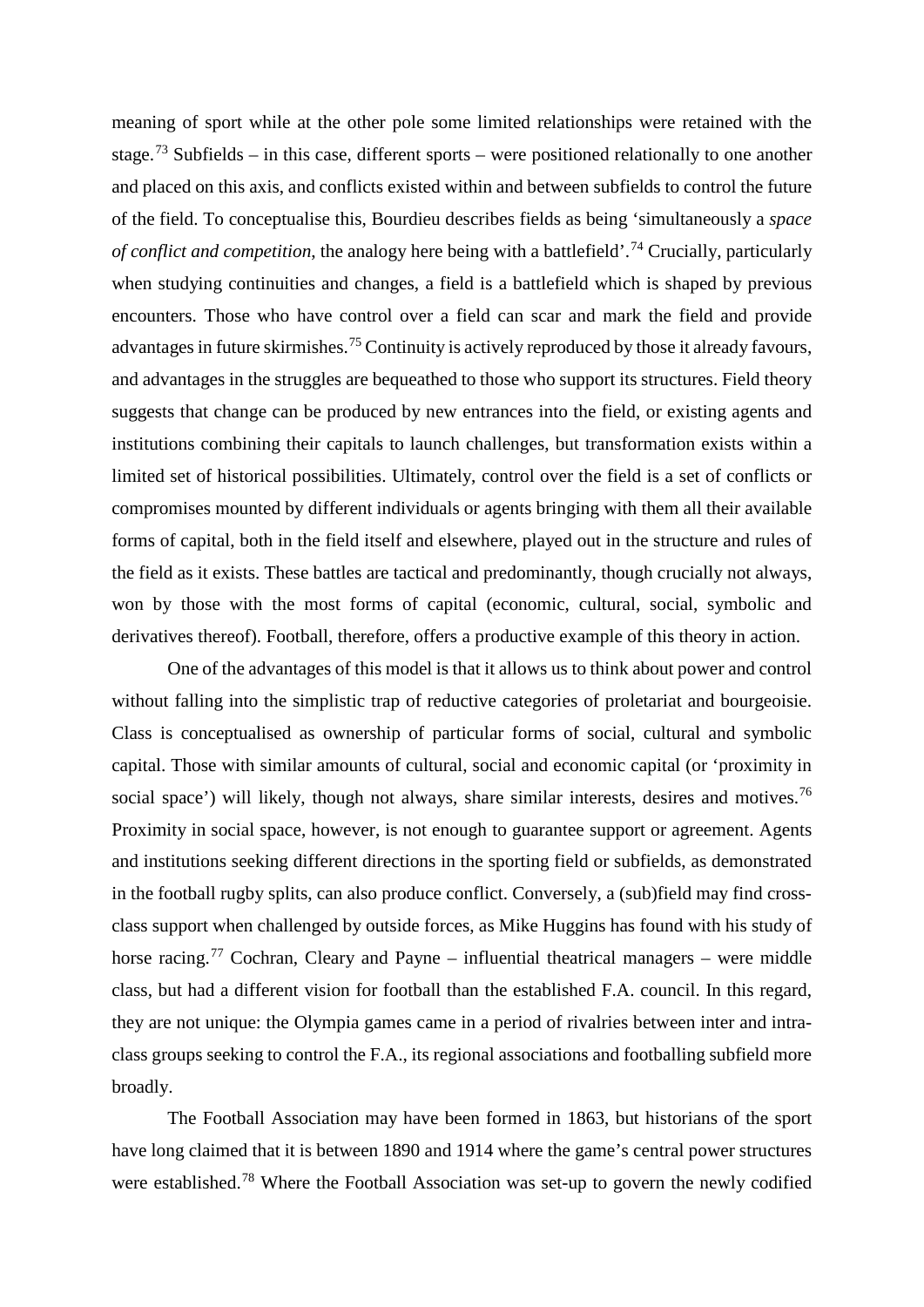sport, the 1870s saw a limited form of control established via compromise with the Sheffield league, and by the 1880s it was being challenged by professionalism culminating in the creation of the Football League in 1888. Following this, the Football Association and the Football League participated in a long series of battles and/or negotiations about the form in which football should exist. J.J. Bentley, then president of the Football League and writing in 1905, characterised the emergence of that institution:

> For a considerable period the Football Association failed to recognise the new power in football politics, and when it did so there was an antagonistic spirit abroad, which threatened unpleasantness, but, thanks to the discriminating powers of several gentlemen who still guide the destinies of the governing body, ruptures of a serious nature were avoided, although more than once the line has been a very thin one.[79](#page-24-5)

Here, Bourdieu's battlefield analogy seems somewhat lacking. At any given time, subfields and fields may compromise in order to mutually profit; negotiations may delay or disrupt the war; and incorporation may be a key tool for survival. A field may well be a battlefield, but it simultaneously contains both guerrilla tactics and advanced methods of negotiation and peacekeeping. In the footballing subfield, compromise was of central importance in controlling the direction of the subfield. Between them, the Football Association and the Football League levied a momentous degree of power and control, and this has been well-covered by existing histories.<sup>[80](#page-24-6)</sup> Powers included: the organisation of games, the establishment of subsidiary and local associations, regulation over the rules of the game, and control over labour. The last point was particularly relevant to the Olympia games. The Football Association, Bentley claimed modestly, had soccer in the 'palm of its hand'.<sup>[81](#page-24-7)</sup>

But that is not to say there were no other groups seeking to actively limit the control the Football Association and Football League had upon the sport. The Southern League maintained its position as an important professional league in England. Operating at the same time as the Southern League's embrace of professionalism, tensions between southern amateur teams that had been present since the 1890s came to ahead in 1905 when the F.A. decreed that both amateur and professional clubs should be allowed membership to local associations.<sup>[82](#page-24-8)</sup> This ruling directly led to the formation of the Amateur Football Association in 1907. According to Dilwyn Porter, factors contributing to this split were complex and longstanding: Old Boys clubs were failing to compete in local and national competitions, and there was a widespread fear that the subfield was replete with shamateurism and compromises. Most importantly, however, 'what [the blue-blooded] objected to most was the growing influence of the professional clubs on football's various governing bodies, both national and local'.<sup>[83](#page-24-9)</sup>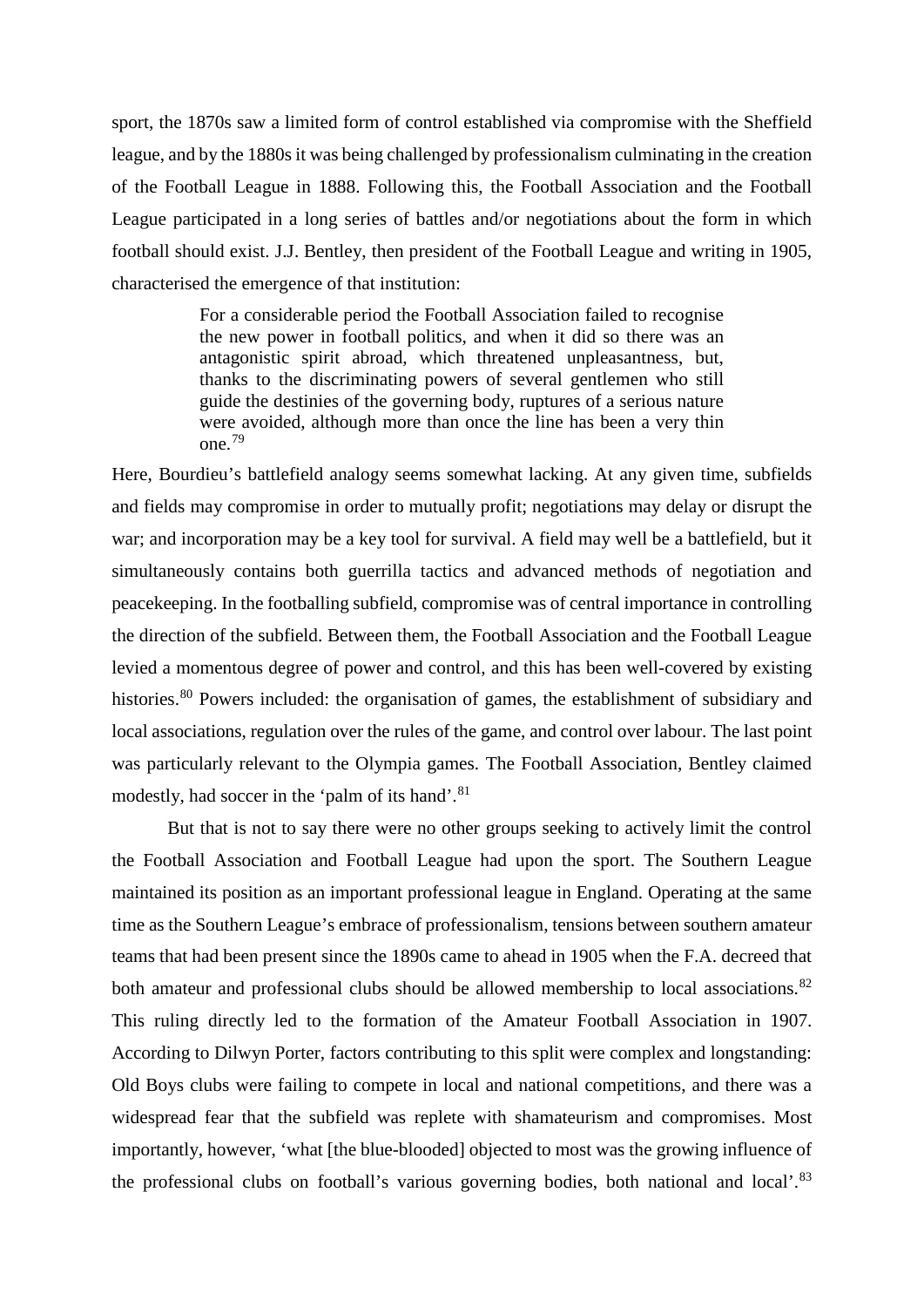Likewise in 1905, another group of dissidents established the Isthmian League, 'a genuinely amateur football league, in which competition should be clean and keen, and in which trophies and individual prizes should have no place'[84](#page-24-10)

At the other pole of the subfield, Cleary's Winter Club games can be positioned alongside other clubs and individuals who were motivated by sport's potential for economic profit, in addition to social, symbolic and cultural capital that being a club director might herald. The first decade of the twentieth century saw intense speculation and investment in professional football. In London, between 1891 and 1908 '12 London clubs — five in the Football League and seven in the Southern League — were operating as limited companies and paying their players'.<sup>[85](#page-24-11)</sup> In 1905 alone, two London professional clubs were formed, Crystal Palace and Chelsea, while another, Fulham, moved into a new ground. The competitive London market may go some way to explaining why Olympia games were advertised as being supplementary to Saturday games. 'After the cup ties to-day,' the advertisement encouraged, 'go to Olympia to-night'.<sup>[86](#page-24-12)</sup> Chelsea in particular is significant for being set up by Harry Mears for the benefit of renting Stamford Bridge at a high price and the catering concessions, 'the most obvious profiteer of this type'.<sup>87</sup> Olympia can be seen as an extension of a wider set of individuals who saw sport in general and football in particular as a profit making enterprise.

The broader point remains that in the 1900s London could be described as a 'major battleground' for the role and function of football in society, and it was those battles that Cleary's Winter Club found itself having to negotiate.<sup>[88](#page-24-14)</sup> The ultimate direction of football was by no means set in stone, but the structure of the subfield as it existed meant the direction of the sport was heavily influenced by the Football Association and the Football League. While not operating entirely like other economic or industrial concerns, Wray Vamplew has influentially argued that football in this period, and the complex interplay between the Football Association and the Football League, operated something like a cartel. Cleary had two choices, then: he could seek the approval of the Football Association and pragmatically adapt to the structures of the subfield as it stood; or he could directly confront the authority of the F.A. and hope to create an alternative to their power. Vamplew suggests that it 'would be very difficult for a club to opt out of a sports cartel and still remain an effective producer in the industry'.<sup>[89](#page-24-15)</sup> Cleary, needing the services of contemporary professional footballers, and not having the cultural, economic or social capital needed to sustain an all-out war with the Association, appears to have agreed with this assessment at the outset of the venture. Speaking to the press, he was quick to acquiesce to the F.A.'s existing cartel power structures: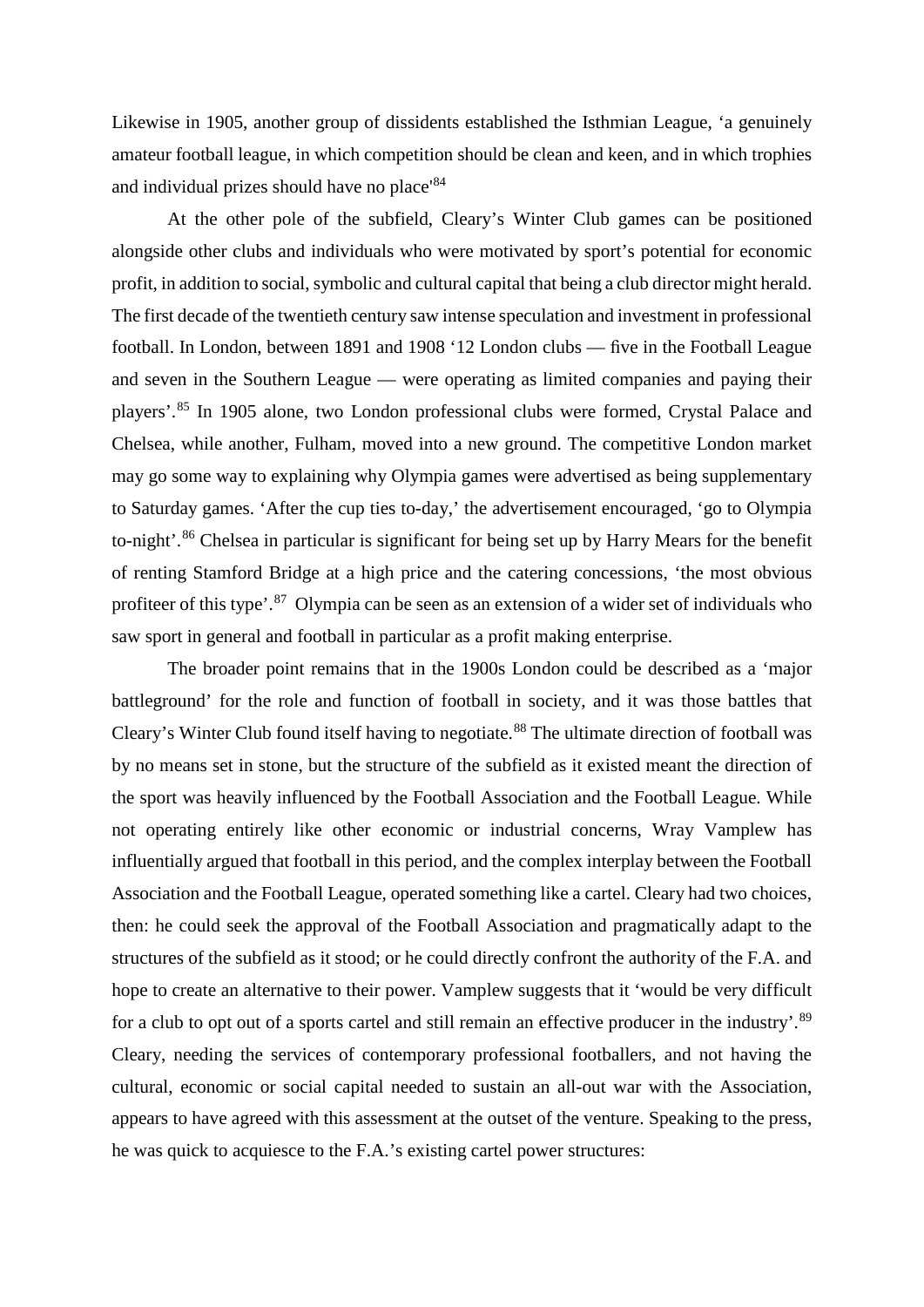If the F.A. give their sanction I shall meet their wishes with regard to the engagement of players. I am prepared to sign the professionals on the official forms, and not touch any players already signed for other clubs. Also to limit the wages to the maximum allowed by the  $F.A.^{90}$  $F.A.^{90}$  $F.A.^{90}$ 

Yet connected commentators, aware of the 'powerful feature of the Football Association's controlling powers', did not fancy the chances of the upstart group, even with such compromises made. *Football Chat* openly dismissed the possibility of success the new venture faced, claiming that if the Olympia ever made it before the council 'their refusal is almost an assured certainty [because] the thing would have to be under the auspices of some football organisations, and the proceeds for some football body or charitable institution'.<sup>[91](#page-24-17)</sup> Frederick Wall, secretary of the Football Association at the time, also claims there were informal communications with Cleary outlining the position of the organisation. The Football Association, Cleary was apparently told, 'would never approve of such a plan, that the players would render themselves liable to suspension and that he was likely to lose heavily'.<sup>[92](#page-24-18)</sup> In an attempt to persuade the F.A., Cleary took to the press to plead his case, 'the Association game is splendidly governed, and it is my desire to co-operate with the council and meet their wishes in every possible way'.<sup>[93](#page-24-19)</sup>

His pleas fell on deaf ears. On Monday the  $6<sup>th</sup>$  November 1905, the Football Association held their regular meeting to discuss the many facets of managing the national game. Of the many agenda items there featured a letter from Cleary 'with reference to giving exhibition games of Football, at Olympia'. The minutes record that 'the council were unable to give the required permission'. [94](#page-24-20) *Football Chat* pleaded that younger players 'who are being tempted to tread that beautiful imitation turf carpet [that they] should be warned of the risks they run in being suspended from playing ordinary football'.<sup>[95](#page-24-21)</sup> When the Football Association met after Christmas on Monday 15<sup>th</sup> January 1906 they decided that 'affiliated Clubs, Players and Officials be warned that if they take part in football matches at Olympia they will be deemed to have broken the Rules of the Association, and will be dealt with accordingly.<sup>[96](#page-24-22)</sup> 'Accordingly', in this instance, meant being permanently disbarred from playing for any F.A. affiliated clubs. This ominous show of power demonstrated the strength of the association and the security of the subfield as it stood: the institution had direct control over a vast amount of economic capital and could wield that power to resist outside challenges.

Newspapers reported that at the meeting 'heated arguments were raised against' the new venture.<sup>[97](#page-24-23)</sup> One of the main issues that concerned the council was where the game was played. Some on the council objected to the game being played 'under a roof',[98](#page-24-24) suggesting that the game 'is essentially an outdoor one'.[99](#page-24-25) Commentators, however, were quick to point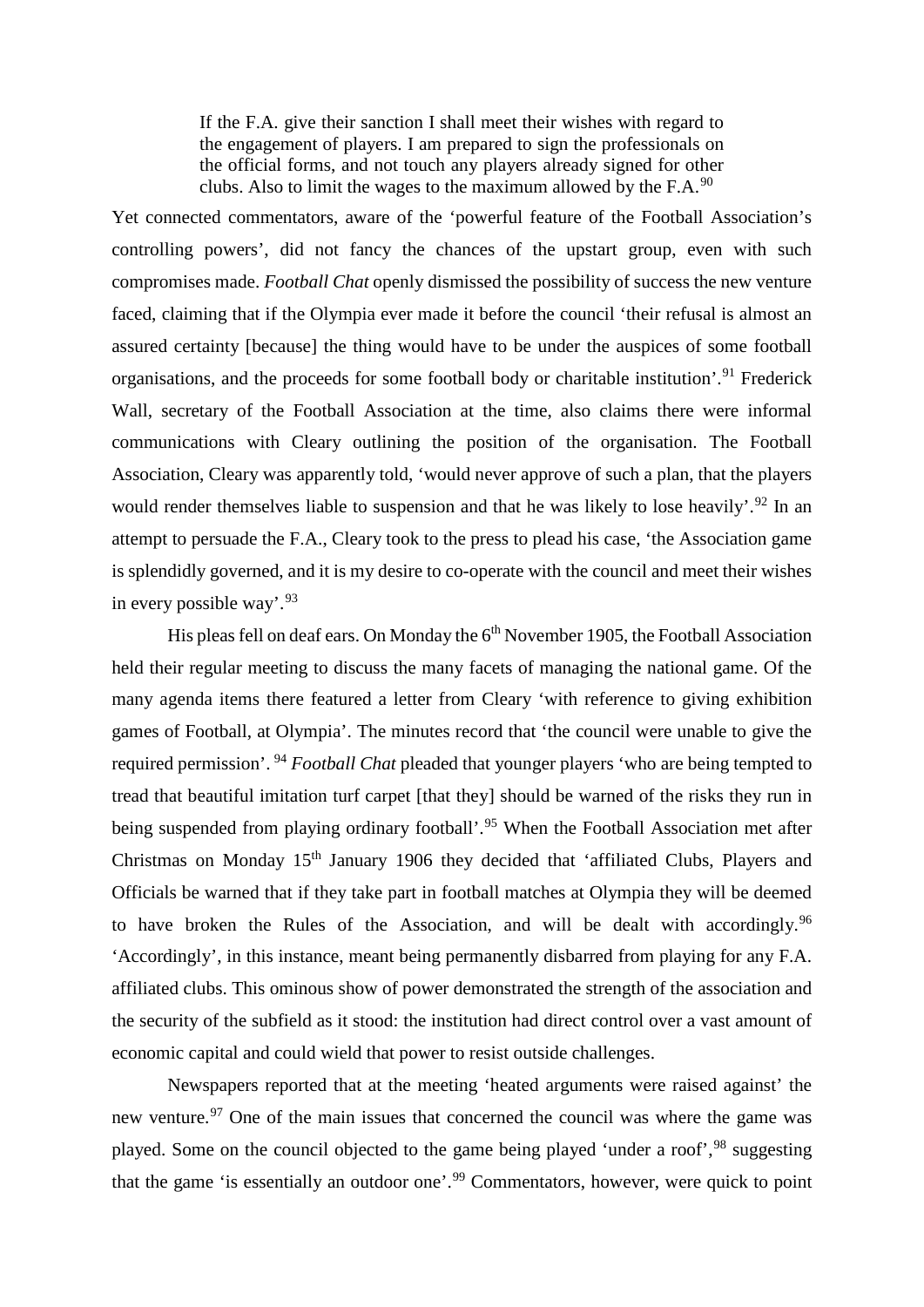out the uniqueness of Olympia. James Crabtree, the sympathetic ex-professional Aston Villa player, claimed that there was not any other arena 'in the whole universe' capable of holding an event this size.<sup>[100](#page-24-26)</sup> The danger was that other sporting entrepreneurs were experimenting with indoor sporting spectacles. At Madison Square Garden in New York City in the same period, entrepreneurial promoters of the six-day cycling races 'provided a promotional model…to use indoor arenas as sporting venues rather than as generic performance and storage locations', and this was alongside indoor boxing and wrestling matches attracting large crowds at indoor venues.<sup>[101](#page-24-27)</sup> A successful footballing venture would provide another incentive for speculative building of such arenas for indoor sports. Football did not have to be played outdoors, but the outdoors played an important function for how the F.A. understood the game. Concerns about industrialisation, new working patterns, and suburbanisation stressed the importance of sport being played outside.<sup>[102](#page-24-28)</sup> 'Fresh air' and the ability to stoically withstand all weather conditions were seen to build health and morality, with spectator comfort not being a priority.

Other objections were more economic and fundamental in nature. The F.A.'s rules about limiting shareholder dividends to less than 5% caused a problem for a project that had cost so much to produce. Besides, given the variety and entertainment nature of the events, with multiple attractions operating at the same time, how would the 5% dividend be calculated? In a statement, Cleary implored the F.A. for special consideration because the 'Olympia will not be a football club in the ordinary sense. Our players would not meet other clubs or engage in competition'.<sup>[103](#page-24-29)</sup> But this was the point: other professional and commercialised football clubs had organised themselves in a manner, as Holt argues, 'not to speculate in the entertainment industry',[104](#page-24-30) yet Olympia was precisely speculating in the entertainment industry. The significance of appealing to audiences and maximising profit, factors which typify theatres in this period, helped to remove it from commonly understood economic characteristics of sport at this time and brought it closer to the economics of the music hall and other commercial entertainments.<sup>[105](#page-24-31)</sup> A related economic and ideological point revolved around payment to players. Despite Cleary's assurances to meet the Football League's maximum wage caps – one of the strongest forms of regulating outright professionalism – the possibility that players would be drawn to the higher wages of the stage, turning sportsmen into theatrical entertainers, remained a threat, and would underline fears, held inside and outside the F.A., that professionalism was taking over the game.<sup>[106](#page-24-32)</sup>

The Winter Club promotion also came at a timely period in which the role of 'entertainment' in sport generally was being debated, and boundaries with entertainment institutions delineated. In some sports, particularly Rugby League, rules and regulations were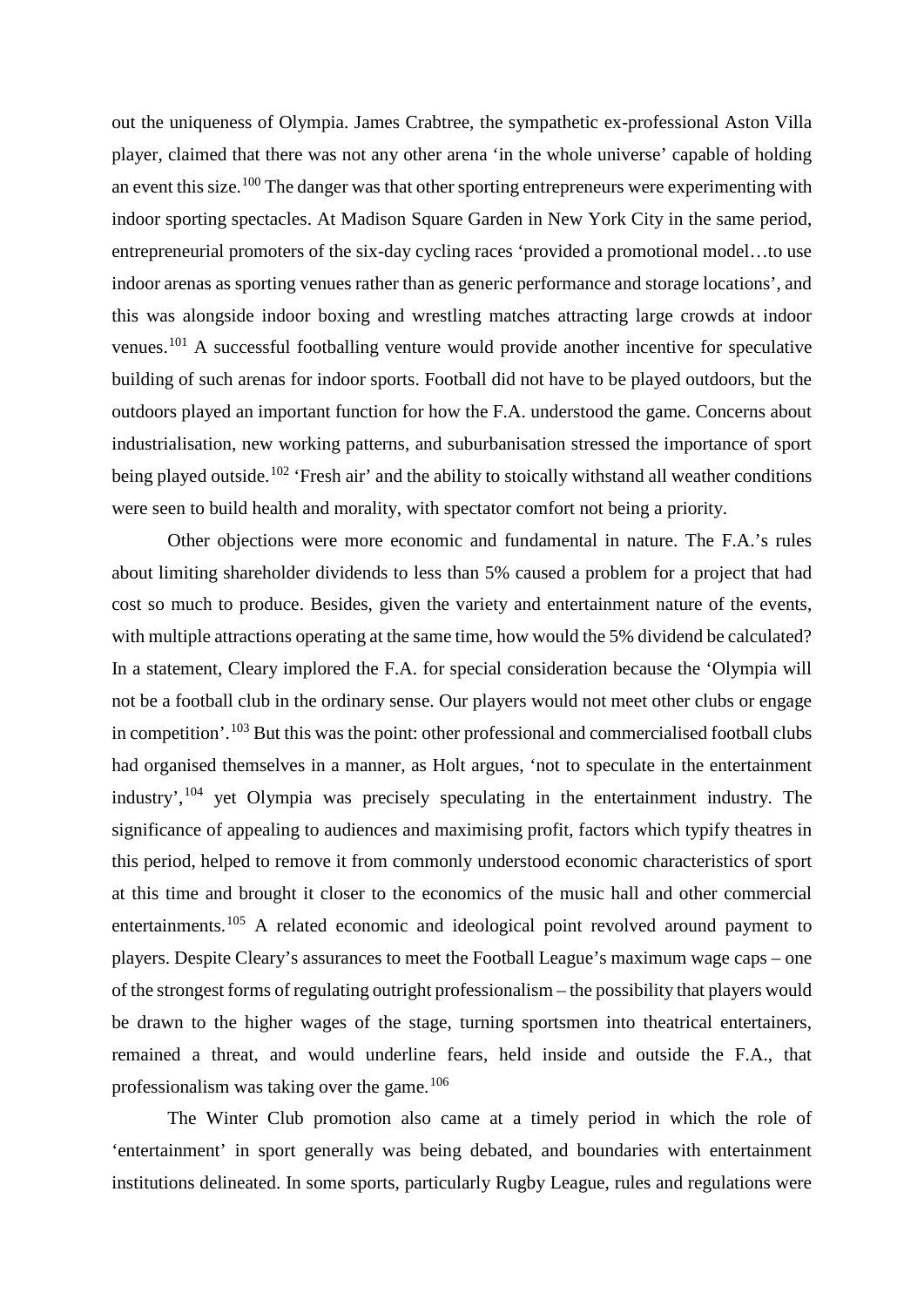adopted by associations in order to appeal to audiences. At this time, professional wrestling contests, lacking the strong central governing body like the Football Association, eschewed competition entirely in favour sporting entertainment spectacles, and boxing continued its relationship with the screen and stage. Before 1914, as Taylor has demonstrated, the relationship between football and entertainment was openly debated and discussed, even if the vast majority of writers sought to distance the two fields.[107](#page-24-33) Elsewhere, *Football Chat* claimed,

> According to quite a little army of football writers, present-day style football is lacking novelty…One would almost think that our players are expected to turn catherine wheels and kick goals at one and the same moment…There is a possibility that some acrobatic and gymnastic tricks might lead to football getting out of its present "deadly dull" conditions, but would 100,000 football lovers take the trouble to go to the Crystal Palace to see outdoor acrobatic performances?[108](#page-24-34)

Horrall has suggested that 'the Olympia project threatened the FA because it was not simply a stage representation of the game, but a profit-making rival competition run at the same time of year'.[109](#page-24-35) This is certainly true, but Olympia's arrival, in the first decade of the twentieth century, came at a time when the structure of the subfield was to some degree in flux, with the Football Association, Football League, Southern League, Amateur Football Association and other groups already involved in skirmishes about the role and function of football. While the Olympia games existed on the peripheries of those arguments, and did not necessarily pose a fundamental challenge, its existence offered a glimpse of what out-and-out professionalism might look like while serving as a fringe position that helped to frame the wider debate. Wall believed that the Olympia was a 'serious attempt' to offer football as a variety sport, and the association treated it as such. The F.A. had been pragmatic in their acceptance of professionalism two decades earlier, but for many of the Football Association's members they had *already* ceded too many compromises and too much power to the Football League. Exhibitions stressing entertainment and showmanship above all else was at odds with the existing structure, capital and values of the subfield, and was a manifestation of concerns many F.A. members had of clubs 'playing outside the pale of the Association'. 'Uncontrolled professionalism,' Wall continued, with a sly reference to wrestling and boxing, 'is the bane of any sport. The game has been firmly controlled in England'.<sup>[110](#page-24-36)</sup>

Failure to secure the support of the F.A. did serious damage to Olympia, but other problems may have hindered the Winter Club's success. The failure may have had very little to do with sport and may merely have been economic: the size of the arena, and the costs to light, equip and decorate the space – an issue that had plagued Olympia since it had opened – may have outweighed ticketing returns. The pelota games, the second biggest attraction at the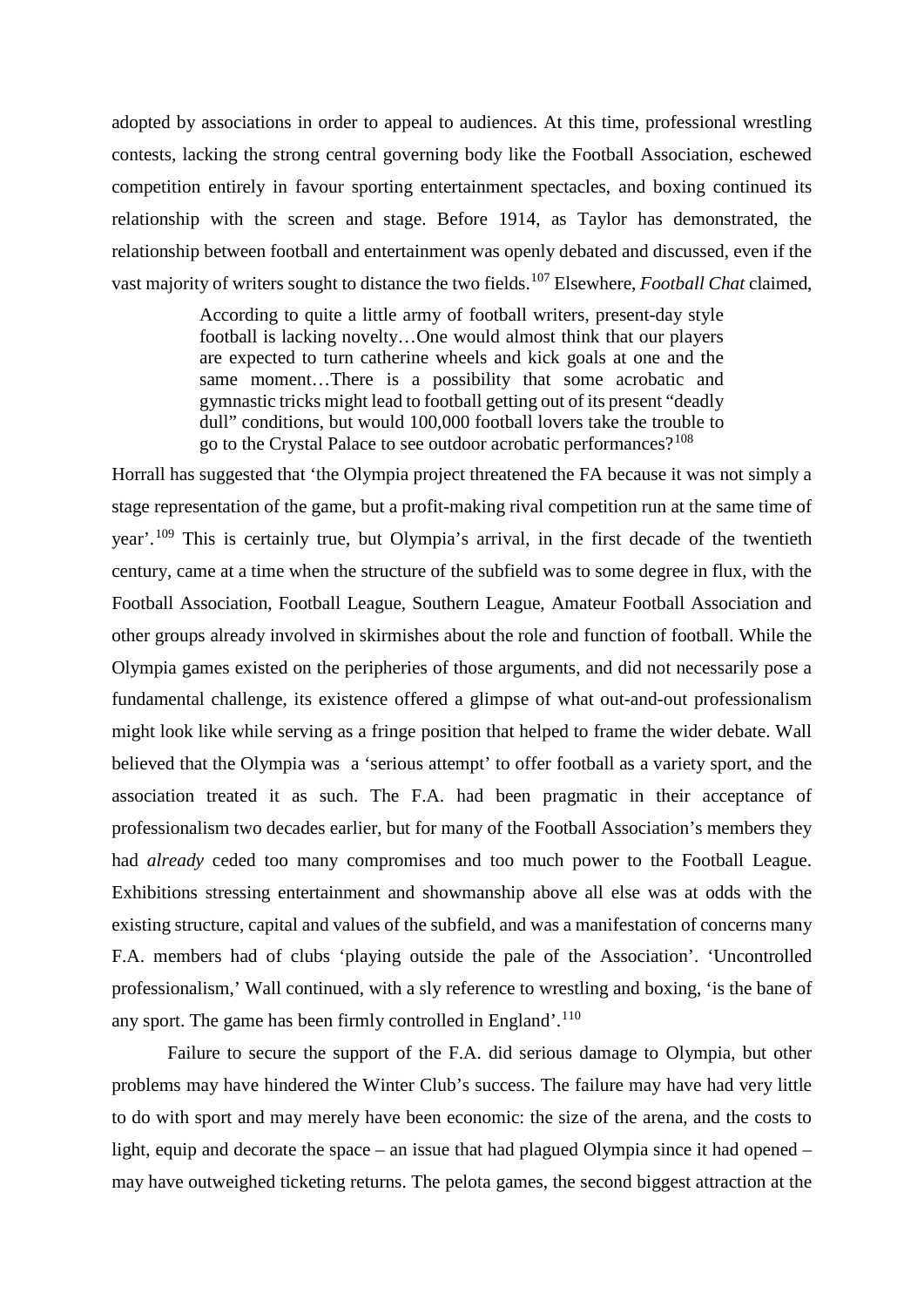events, were poorly received by audiences familiar with the game. Complaints about the wrong size wall, inadequate markings and even the wrong number of players were criticisms that were aired in the press.<sup>[111](#page-24-37)</sup> The same review described the 'lighting [as] very poor too',  $\frac{1}{2}$  indicating that the size and scale of the project, hoping to feature numerous sports, may have meant the arena was ill suited for all events. There is the possibility that audiences themselves rejected the Winter Club football games. Alfred Davis at the *Daily Mail* claimed that 'the teams provided a very good entertainment', but added that the games lacked 'the excitement of an ordinary match', although it is difficult to say with certainty whether Davis' opinion was shared with other spectators.<sup>[113](#page-25-1)</sup> Importantly, perhaps, the chance to perform the 'emotional intensity and…acute feelings of community and identity' that had characterised the expansion of football in its first fifty years was lost in the rather humdrum sounding Olympia 'A' and 'B' teams. [114](#page-25-2) Professional wrestling managed to retain such passions with nationalist and orientalist characterisations of its performers, but losing the established League teams meant that some of these pre-existing rivalries were lost with them. Indeed, for Cochran – a contemporary of Cleary's but having no immediate stake in the outcome – it was the Football Association's firm control and removal of players and clubs that did the greatest damage, claiming 'the whole show was a fiasco'.<sup>[115](#page-25-3)</sup>

In March 1906, the Olympia shows were cancelled and *Football Chat* featured a financial appeal for the players from the Chelsea FC manager who had taken a risk playing at Olympia.[116](#page-25-4) Younger players who had risked playing at the events were left with nothing, and older players who had travelled to the capital to play were left stranded. That same March, mere months after Cleary and his associates had invested over £5000 on the artificial playing surface; the carpet was sold at auction. Divided into 94 lots, the pieces were sold to other showmen for prices varying between 30s and £1, an event which the *Daily Mail* aptly titled 'Spectacle for Sale'.[117](#page-25-5) The obituary for Cleary published in *The Stage* amusingly noted that for the remainder of his life he had the 'melancholy satisfaction whenever he visited a theatre and a saw a green carpet on the stage of recognising it, or pretending to, as a portion of his own'.[118](#page-25-6) Like the pitch itself, the plans to turn football into a spectacular football entertainment lay in pieces.

#### **CONCLUSION**

The emergence of a sporting and exercise field in the second half of the nineteenth century involved the convergence of the education, military, medical and cultural fields. Questions about the role of sport, many of which continue to this day, emerged at this time: Is sport for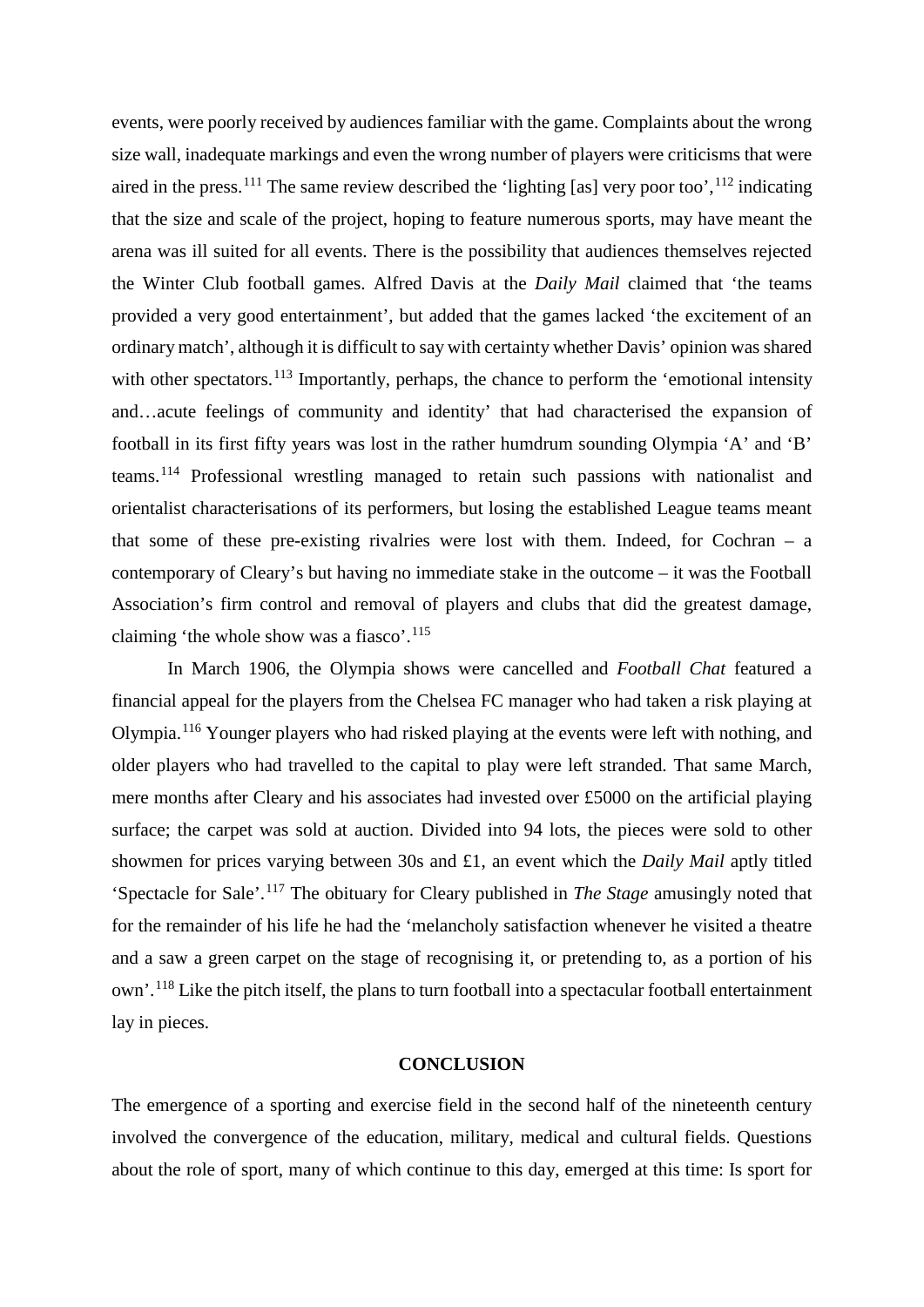spectating or participating? If the former, are the benefits of sporting competition based around gambling, entertainment and laughter, or the latter, healthiness, morality and leadership? Should sportsmen and women receive a wage for their time and troubles or does payment represent professionalism and a threat to the amateur ideal? Utilising Bourdieusian field theory, and in particular the conflicts and compromises exerted between various agents, groups, institutions throughout the nineteenth and twentieth century, can offer a productive and adaptive model for studying of the ideological tensions and historical development of sport. While many of the contours of the sporting field had been established by the first decade of the twentieth century, the direction that football, and the wider sporting field, was going to take was by no means permanent. There still existed confrontations and challenges to the structure, values, meanings and capitals, even if those challenges were fairly easily negotiated by those in power.

On two issues, the football games pursued at the Winter Club offer a manner in which football might have been played or exhibited during the twentieth century. Football, nor 'sport' more generally, did not have to be an 'outdoor' game. If prioritising the comfort and enjoyment of spectators, a warm, indoor, catered, all-seater arena with the ability to offer entertaining matches at night throughout the week would probably have been preferred. Football might also have developed in a similar manner to professional wrestling, with a popular performed sporting entertainment sitting uncomfortably next to its competitive sporting sibling. Edwin Cleary's vision for a version of football that stressed spectacle and entertainment above everything else, and his attempt to run football in an economic manner closer to popular entertainment of the day, was at odds with much of the sporting field as it existed. The exhibitions threatened to destabilise the carefully balanced structure of the footballing subfield which managed to incorporate a degree of entertainment, professionalism and profiteering while maintaining some sense of the moral and ideological value of sport inherited from the public school system. Yet after the First World War, on both issues – entertainment and audience comfort -- football 'witnessed a subtle change in League attitudes' involving ground improvements and rule changes.<sup>[119](#page-25-7)</sup> After the Second World War, many sporting bodies, in their attempts to make sports more palatable and better suited to television, were willing to change rules and playing times in order to encourage more entertainment, quicker matches and more spectacle.<sup>[120](#page-25-8)</sup> What the Olympia games in 1905 and 1906 can tell us is that a field's power structure is contingent and always subject to constant battles and negotiations, and the results of these battles can drastically alter their history.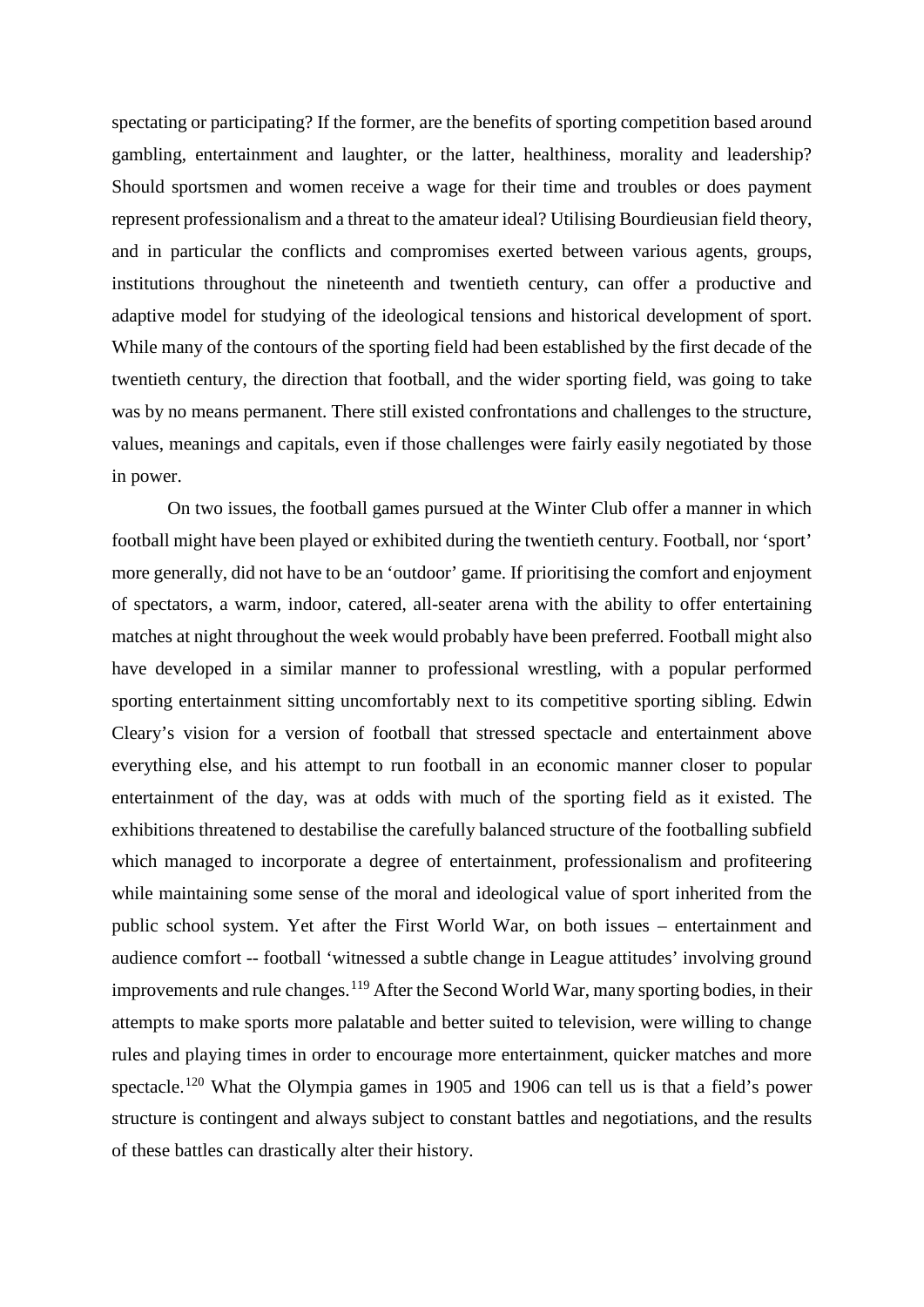<span id="page-22-6"></span><sup>7</sup> Samantha Oldfield, 'Running Pedestrianism in Victorian Manchester', *Sport in History* 34, no.2, (2014), 233.

<span id="page-22-7"></span><sup>8</sup> Adrian Harvey, *The Beginnings of a Commercial Sporting Culture in Britain, 1793 – 1850* (Aldershot: Ashgate, 2004); Tony Collins, *Sport in a Capitalist Society* (London: Routledge, 2013), 29.

<span id="page-22-8"></span><sup>9</sup> Harvey, *Beginnings of a Commercial Sporting Culture*, 180.

<span id="page-22-9"></span> $10$  Ibid.

**.** 

<span id="page-22-10"></span><sup>11</sup> Cunningham, *Leisure in the Industrial Revolution*, 36

<span id="page-22-11"></span><sup>12</sup> See Pierre Bourdieu, *The Field of Cultural Production: Essays on Art and Literature* Randal Johnson (trans.), (Cambridge: Polity, 2012); Pierre Bourdieu, *The Rules of Art: Genesis and Structure of the Literary Field* Susan Emanuel (trans.) (Cambridge: Polity, 1996).

<span id="page-22-12"></span><sup>13</sup> Bourdieu, *The Field of Cultural Production*, 162 -163.

<span id="page-22-14"></span><sup>15</sup> Jacques DeFrance, 'The Making of a Field with a Weak Autonomy', in Philip S. Gorski (ed.) *Bourdieu and Historical Analysis* (Durham: Duke University Press, 2013), 307.

<span id="page-22-15"></span><sup>16</sup> Tony Collins, *Rugby's Great Split*: *Class, Culture and the Origins of Rugby Football League* (London: Frank Cass, 1998), 112-154.

<span id="page-22-16"></span><sup>17</sup> Mike Huggins, *The Victorians and Sport* (London: Hambledon and London, 2004), 51.

<span id="page-22-17"></span><sup>18</sup> Pierre Bourdieu, 'Sport and Social Class', *Social Science Information* 17 (1978), 826.

<span id="page-22-18"></span><sup>19</sup> Graham Curry, 'Football Spectatorship in mid‐to‐late Victorian Sheffield', *Soccer & Society*, 8, no.2-3 (2007), 189-190.

<span id="page-22-19"></span><sup>20</sup> Keith Gregson and Mike Huggins, 'Sport, Music-Hall Culture and Popular Song in Nineteenth-Century England' *Culture, Sport, Society* 2, no.2, (1999), 82.

<span id="page-22-20"></span><sup>21</sup> See, for example, David L. Chapman, *Sandow the Magnificent: Eugen Sandow and the Beginnings of Bodybuilding* (Urbana and Chicago: University of Illinois Press, 2006); Dimitris Liokaftos (2014) Professional Bodybuilding and the Business of 'Extreme' Bodies: The Mr Olympia Competition in the Context of Las Vegas's Leisure Industries, Sport in History, Vol.34, No.2, pp.318-339.

<span id="page-22-21"></span><sup>22</sup> Dan Streible, *Fight Pictures: A History of Boxing and Early Cinema*, (Berkeley: University of California Press, 2008); Luke Stadel, 'Wrestling and cinema, 1892–1911'*, Early Popular Visual Culture*, 11, no. 4 (2013), 342- 364; Scott M. Beekman, *Ringside: A History of Professional Wrestling in America*, (Westport: Praeger, 2006); Litherland, *The Field and the Stage*.<br><sup>23</sup> Andrew Horrall, *Popular Culture in London c.1890 – 1918* (Manchester: Manchester University Press, 2001),

<span id="page-22-22"></span>106.

<span id="page-22-23"></span><sup>24</sup> 'Olympia. West Kensington', *The Times* 28 December 1886, 5.

<span id="page-22-24"></span><sup>25</sup> For a summary of Olympia in this period see John Glanfield, *Earls Court and Olympia: From Buffalo Bill to The Brits*. (Stroud: Sutton Publishing, 2003).

<span id="page-22-25"></span><sup>26</sup> 'Olympia', *The Times* 27 December 1899, 8.

<span id="page-22-26"></span><sup>27</sup> 'Olympia', *The Stage* 7 December 1899, 20.

<span id="page-22-27"></span><sup>28</sup> 'The Wrestling Craze: The Great Match at the Royal Albert Hall', *Illustrated London News*, 09 Jul. (1904): p.51.

<span id="page-22-28"></span> $29$  Charles Cochran, central to this transformation, claims that 'the public did not want straight wrestling – they wanted a "show" and a "show" they were given'. *The Secrets of a Showman*, 111.

<span id="page-22-29"></span><sup>30</sup> Charles B. Cochran, *The Secrets of a Showman* (London: William Heinemann Ltd, 1925), 135.

<span id="page-22-30"></span><sup>31</sup> Ibid.

<span id="page-22-31"></span><sup>32</sup> 'The Fate of the Olympia', *Daily Mail* 11 August 1896, 3. For a summary of these events see *Glanfield*, *Earls Court and Olympia*, 40-42.

<span id="page-22-32"></span><sup>33</sup> Cochran, *The Secrets of a Showman*, 135. For a description of some of these events see Margaret Shewring, 'Reinhardt's "Miracle" at Olympia: A Record and a Reconstruction', *New Theatre Quarterly* 2, no.9 (1987), 3- 23.

<sup>&</sup>lt;sup>1</sup> Alfred Davis, 'Football at Olympia', *Daily Mail* 28 December 1905, 6.

<span id="page-22-1"></span><span id="page-22-0"></span><sup>2</sup> Sir Frederick Wall, *Fifty Years of Football* (London: Cassell, 1935), 19.

<span id="page-22-2"></span><sup>3</sup> 'Football as a Variety Sport, *Football Chat*, 12 September 1905, 2.

<span id="page-22-3"></span><sup>4</sup> Gavin Kitching, "'Old' Football and the 'New' Codes: Some Thoughts on the 'Origins of Football": Debate and Suggestions for Further Research', *The International Journal of the History of Sport* 28, no.13 (2011), 1742.

<span id="page-22-4"></span><sup>5</sup> Hugh Cunningham, *Leisure in the Industrial Revolution c. 1780 – c.1880* (New York: St. Martin's Press, 1980), <sup>6</sup> Dennis Brailsford, *Bareknuckles: A Social History of Prize-Fighting* (Cambridge: Lutterworth Press, 1988);

<span id="page-22-5"></span>Benjamin Litherland, *The Field and the Stage: Pugilism, Combat Performance and Professional Wrestling*, (University of Sussex: Unpublished Thesis, 2014); Vanessa Toulmin, *A Fair Fight: An Illustrated Review of Boxing on British Fairgrounds* (Oldham: World's Fair Publications, 1999).

<span id="page-22-13"></span><sup>14</sup> Ibid, 164.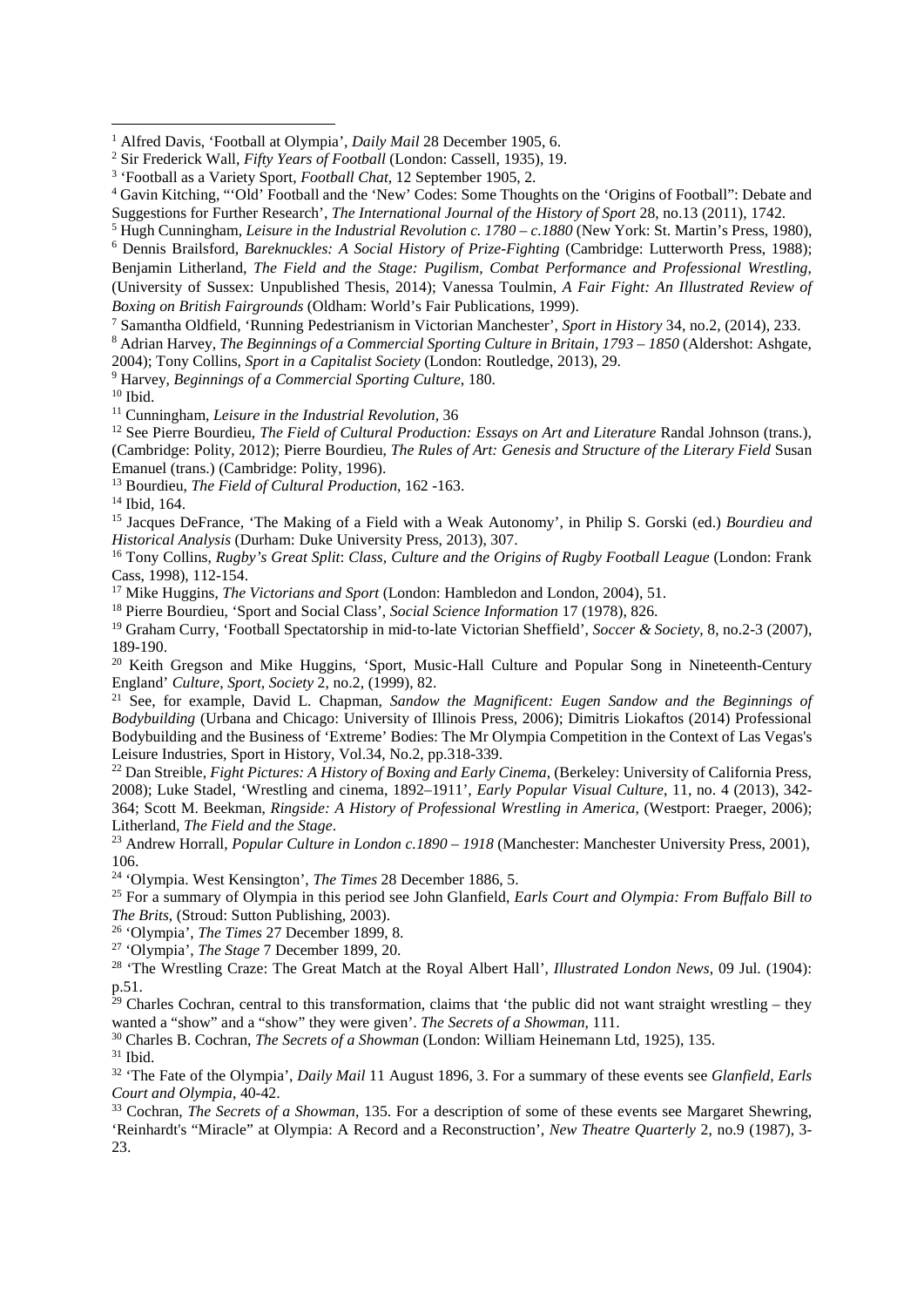<span id="page-23-3"></span><sup>37</sup> 'Winter Delights at Olympia', *The Penny Illustrated Paper and Illustrated Times*, 6 January 1906, 7.

<span id="page-23-4"></span><sup>38</sup> 'Football at Olympia', *Football Chat*12 December 1905, 2; 'Winter Delights at Olympia', *The Penny Illustrated Paper and Illustrated Times* 6 January 1906, 7.

<span id="page-23-5"></span><sup>39</sup> 'The Winter Club', *The Times* 15 December 1905, 7.

<span id="page-23-6"></span><sup>40</sup> 'Football at Olympia', *Football Chat* 12 December 1905, 2.

<span id="page-23-7"></span><sup>41</sup> Letter from the Chief Engineer, LCC Theatres Committee Papers, Olympia, 1896-1905, 23 December 1905, London Metropolitan Archives. LCC/MIN/10867.

<span id="page-23-8"></span><sup>42</sup> Matthew Taylor (2005) *The Leaguers: The Making of Professional Football in England, 1900 – 1939* (Liverpool: Liverpool University Press, 2005), 258.

<span id="page-23-9"></span><sup>43</sup> 'Football at Night: Opening of the Winter Club at Olympia', *The Observer*, 24 Dec. 1905, p.3. <sup>44</sup> Ibid.

**.** 

<span id="page-23-12"></span><span id="page-23-11"></span><span id="page-23-10"></span><sup>45</sup> 'The World of Pastime: Football', *The Penny Illustrated Press and Illustrated Times*, 30 December 1905, 294. <sup>46</sup> The classic study remains Michael R. Booth *Victorian Spectacular Theatre 1850-1910* (London: Routledge, 1981)

<span id="page-23-13"></span><sup>47</sup> Letter from the Chief Officer, LCC Theatres Committee Papers, Olympia, 1896-1905, 14 December 1905, London Metropolitan Archives. LCC/MIN/10867.

<span id="page-23-14"></span><sup>48</sup> 'Football at Night: Opening of the Winter Club at Olympia', *The Observer* 24 December 1905, 3.

<span id="page-23-15"></span><sup>49</sup> 'Football at Olympia', *Daily Mail* 9 February 1906, 8.

<span id="page-23-16"></span><sup>50</sup> 'Pelota At Olympia', *The Times* 10 January 1906, 3.

<span id="page-23-17"></span><sup>51</sup> 'Winter Delights at Olympia', *The Penny Illustrated Paper and Illustrated Times* 6 Jan. 1906, 7.

<span id="page-23-18"></span><sup>52</sup> 'Pelota at Olympia', *The Times* 12 January 1906, 7.

<span id="page-23-19"></span><sup>53</sup> 'The Winter Club', *The Times* 15 December 1905, 7.

<span id="page-23-20"></span><sup>54</sup> 'Sport at Olympia: Popularity of Football on the Turf Carpet', *Daily Mail* 2 January 1906, 6; Advertisement, *The Football Evening News* 13 January, 1906, 1.

<span id="page-23-21"></span><sup>55</sup> 'Olympia Players Banned', *The Football Evening News*, Saturday February 3rd 1906, p.2

<span id="page-23-22"></span><sup>56</sup> 'This Evening's Football', *The Football Evening News* 30 December 1905, 2.

<span id="page-23-23"></span><sup>57</sup> 'Football at Night: Opening of the Winter Club at Olympia', *The Observer*, 24 December 1905, 3. According to *Football Evening News*, the starting elevens for the opening games were as follows: The Olympia A team was comprised of Trainer, Hyslop, Dunlop, Coxon, Marshall, Lloyd, Meredith, Jack, Connor, J. Jones, Garfield. The Olympia B team comprised of Clutterbuck, Miller, Howarth, Keech, Moir, Gray, Marshall, Stormont, Calvey, Turnball, McInnes: 'This Evening's Football', *The Football Evening News* 30 December 1905, 2.

<span id="page-23-24"></span><sup>58</sup> Players records are taken from Michael Joyce, *Football League Players' Records 1888 to 1939* (Nottingham: Tony Brown, 2012).

<span id="page-23-25"></span><sup>59</sup> 'Football at Olympia', *Daily Mail* 23 November 1905, 8.

<sup>60</sup> 'Football as a Variety Sport, *Football Chat*, 12 September 1905, 2.

<span id="page-23-28"></span><span id="page-23-27"></span><span id="page-23-26"></span><sup>61</sup> Wall, *Fifty Years of Football*, 17.<br><sup>62</sup> James Crabtree, 'Football at Olympia', *Daily Mail* 16 November, 1905, 8.

<span id="page-23-29"></span><sup>63</sup> 'Olympia's Novel Winter Programme', *Daily Mail* 2 November 1905, 8.

<span id="page-23-30"></span><sup>64</sup> Cochran, *The Secrets of a Showman*, 135

<span id="page-23-31"></span><sup>65</sup> Alfred Davis, 'Football at Olympia', *Daily Mail* 28 December 1905, 6.

<span id="page-23-32"></span><sup>66</sup> *Football Chat*, *The Football Evening News*, or *Athletic News* covered these games.

<span id="page-23-33"></span><sup>67</sup> 'Football at Olympia', *Daily Mail* 9 February 1906, 8.

<span id="page-23-34"></span><sup>68</sup> 'Olympia's Novel Winter Programme', *Daily Mail* 2 November 1905, 8.

<span id="page-23-35"></span><sup>69</sup> 'Football as a Variety Sport', *Football Chat* 12 September 1905, 2.

<span id="page-23-36"></span><sup>70</sup> Taylor, *The Leaguers*, 252.

<span id="page-23-37"></span><sup>71</sup> Carter in Taylor, *The Leaguers*, p.252.

<span id="page-23-38"></span><sup>72</sup> Pierre Bourdieu, 'Rethinking the State: Genesis and Structure of the Bureaucratic Field', in George Steinmetz (ed.), *State/culture: State-formation After the Cultural Turn* (New York: Cornell University Press, 1999), 57.

<span id="page-23-39"></span> $73$  The Olympic movement was actively against the compromises made in the sporting field. In 1894, Pierre de Coubertin wrote, 'We must uphold the noble and chivalrous character of athleticism, which has distinguished it in the past, so that it may continue effectively to play the admirable role in the education of modern peoples that was attributed to it by Greek masters. Human imperfection always tends to transform the Olympic athlete into a circus gladiator. A choice must be made between these two incompatible approaches to athletics. To defend against the spirit of gain and professionalism that threatens to invade them, amateurs in most countries have

<span id="page-23-0"></span><sup>&</sup>lt;sup>34</sup>Letter from the Clerk of the London County Council, LCC Theatres Committee Papers, Olympia, 1896-1905, 14 Dec. 1905, London Metropolitan Archives. LCC/MIN/10867. See also 'Football at Night: Opening of the Winter Club at Olympia', *The Observer*, 24 December 1905, 3.

<span id="page-23-1"></span><sup>&</sup>lt;sup>35</sup> Report by the Superintending Architect, LCC Theatres Committee Papers, Olympia, 1896-1905, 15 Nov. 1905. London Metropolitan Archives. LCC/MIN/10867.

<span id="page-23-2"></span><sup>36</sup> 'Football at Olympia', *Football Chat*¸12 December 1905, 2.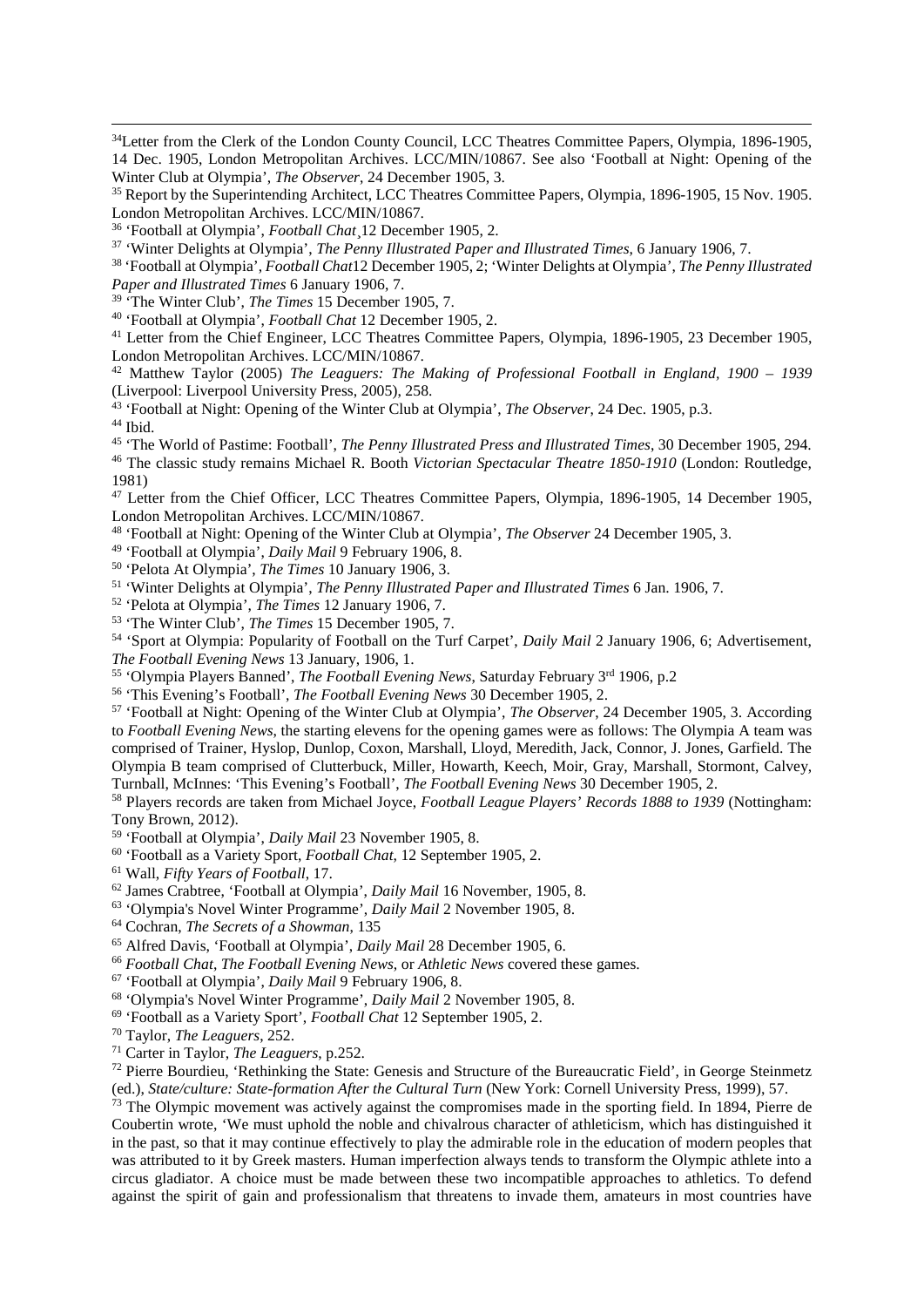established complex legislation that replete with compromise and contradiction'. *Olympism: Selected Writings, 1863-1937*, (Lausanne, 2000): p.299.

<span id="page-24-0"></span><sup>74</sup> Bourdieu & Wacquant, *An Invitation to Reflexive Sociology*, 17.

<span id="page-24-1"></span><sup>75</sup> Bourdieu, *The Rules of Art*, p.206.

**.** 

<span id="page-24-2"></span><sup>76</sup> Pierre Bourdieu, *Practical Reason: On the Theory of Action*, (Cambridge: Polity, 2001), 10-11.

<span id="page-24-3"></span><sup>77</sup> Mike Huggins, *Flat Racing and British Society*, *1790-1914*, (London: Routledge, 1999), 11.

<span id="page-24-4"></span><sup>78</sup> For a summary of these positions see Matthew Taylor, *The Association Game: A History of British Football* (Edinburgh: Pearson Education, 2008), 62.

<span id="page-24-5"></span> $79$  J.J. Bentley, 'The Government of Our Winter Game: An Inside Article Dealing With the Functions of the Football Association and the League' in *C. B. Fry's Magazine of Sports and Outdoor Life, Volume II, October 1904 to March 1905* (London: Geo Newnes Ltd, 1905), 157.

<span id="page-24-6"></span><sup>80</sup> Football is almost certainly the most researched sport in British sports history and the role of the Football Association is well-covered in this area. Classic studies remain Tony Mason, *Association Football and English Society 1863-1915* (Sussex: The Harvester Press, 1980), James Walvin, *The People's Game: The History of Football Revisited* (Edinburgh, Mainstream Publishing, 1994). See Taylor, *The Association Game,* for an authoritative history and literature review of this period. For the manner in which the F.A. and the Football League negotiated power see Wray Vamplew, *Pay up and play the game: Professional Sport in Britain 1875-1914* (Cambridge: Cambridge University Press, 2004), pp.124-138.

<span id="page-24-7"></span><sup>81</sup> J.J. Bentley, 'The Government of Our Winter Game', 157.

<span id="page-24-8"></span><sup>82</sup> Taylor, *The Association Game*, 84.

<span id="page-24-9"></span><sup>83</sup> Dilwyn Porter, 'Revenge of the Crouch End Vampires: The AFA, the FA and English Football's "Great Split", 1907–14', *Sport in History*, 26, no.3 (2006), 406-428.

<span id="page-24-10"></span><sup>84</sup> 'The Story of the Isthmian League' in Dilwyn Porter, 'Amateur Football in England, 1948–63: The Pegasus Phenomenon', *Contemporary British History* 14, no.2 (2008), 8.

<span id="page-24-11"></span><sup>85</sup> Dilwyn Porter, *'Coming on with Leaps and Bounds in the Metropolis': London Football in the Era of the 1908 Olympics*, 34, no.2 (2009), 103.

<span id="page-24-12"></span><sup>86</sup> Advertisement, *The Football Evening News*, 13 January 1906, 1.

<span id="page-24-13"></span><sup>87</sup> Taylor, *The Association Game*, 71.

<span id="page-24-14"></span><sup>88</sup> Porter, *London Football in the Era of the 1908 Olympics*, 102.

<span id="page-24-15"></span><sup>89</sup> Vamplew, *Pay Up and Play the Game*, 113.

<span id="page-24-16"></span><sup>90</sup> 'Olympia's Novel Winter Programme', *Daily Mail* (London, England), 2 November 1905, 8.

<span id="page-24-17"></span><sup>91</sup> 'Variety and Show Football', *Football Chat* 3 October 1905, 1.

<sup>92</sup> Wall (1935), *Fifty Years of Football*, 17.

<span id="page-24-19"></span><span id="page-24-18"></span><sup>93</sup> 'Olympia's Novel Winter Programme', *Daily Mail* (London, England), 2 November 1905, 8.

<span id="page-24-20"></span><sup>94</sup> The Football Association, Limited, Minutes of the Meeting of the Council, 6 November 1905.

<span id="page-24-21"></span><sup>95</sup> 'Appeal for Olympia Footballers', *Football Chat* 6 March 1906, 2.

<span id="page-24-22"></span><sup>96</sup> The Football Association, Limited, Minutes of the Meeting of the Council, 15 January 1906.

<span id="page-24-23"></span><sup>97</sup> 'The World of Pastime: Football', *The Penny Illustrated Press and Illustrated Times*,11 November 1905, 24.

<span id="page-24-24"></span><sup>98</sup> J.J.Bentley, 'London's Stand against Professionalism', *Daily Mail* 3 November 1905, 8.

<span id="page-24-25"></span><sup>99</sup> James Crabtree, 'Football at Olympia', *Daily Mail* 16 November, 1905, 8. 100 Ibid.

<span id="page-24-27"></span><span id="page-24-26"></span><sup>101</sup> Ari de Wilde, 'Six-Day Racing Entrepreneurs and the Emergence of the Twentieth Century Arena Sportscape, 1891-1912', *Journal of Historical Research in Marketing* 4,no.4 (2012), 533.

<span id="page-24-28"></span><sup>102</sup> Richard Holt 'The Amateur Body and the Middle-class Man: Work, Health and Style in Victorian Britain' *Sport in History*, 26, no3 (2006), 352-369. Indeed, it is only in the last thirty years, under very particular economic and social conditions, where indoor sports have flourished – see Maarten van Bottenburg & Lotte Salome, 'The Indoorisation of Outdoor Sports: An Exploration of the Rise of Lifestyle Sports in Artificial Settings', *Leisure Studies*, 29, no.2 (2010), 143-160.

<span id="page-24-29"></span><sup>103</sup> 'Olympia's Novel Winter Programme', *Daily Mail* (London, England), 2 November 1905, 8.

<span id="page-24-30"></span><sup>104</sup> Holt, *Sport and the British*¸ 282; Vamplew, *Pay Up and Play the Game*.

<span id="page-24-31"></span><sup>105</sup> Ibid. See also Taylor, *The Leaguers*, 251.

<span id="page-24-32"></span><sup>106</sup> 'Olympia's Novel Winter Programme', *Daily Mail* (London, England), 2 November 1905, 8. This was in a period of increasing agitation about performance conditions and pay. In 1906 many music hall performers created a dedicated trade union, the Variety Artistes Federation, leading to a strike in 1907. See Peter Hori, *Music Hall Warriors: A History of the Variety Artistes Federation 1906-1967* (London: Greenwich Exchange, 1997). <sup>107</sup> Taylor, *The Leaguers*, 250-254.

<span id="page-24-34"></span><span id="page-24-33"></span><sup>108</sup> E.C. Price, 'Passing Events', *Football Chat*, 8 October 1905, 1.

<span id="page-24-35"></span><sup>109</sup> Horrall, *Popular Culture*, 158.

<span id="page-24-36"></span><sup>110</sup> Wall, *Fifty Years of Football*, 19.

<span id="page-24-37"></span><sup>111</sup> 'Pelota At Olympia', *The Times* 10 January 1906, 3.